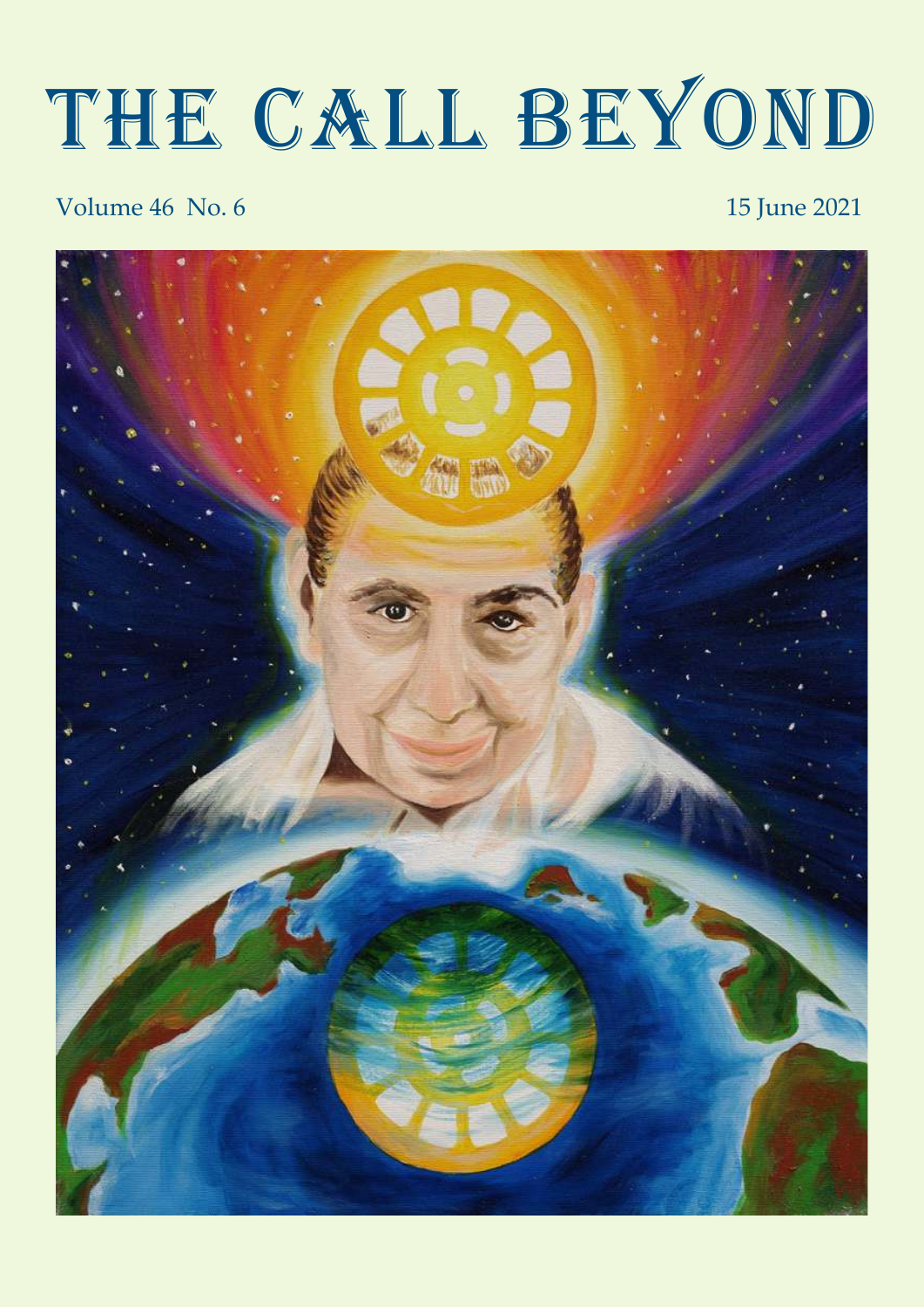## **Highlights**

| • How Did It all Begin?        Page 4             |
|---------------------------------------------------|
| • How an Artist Turned Into a Lion-tamer  Page 15 |
| • Walking the Talk $\mathcal{G}age$ 23            |



An Online Publication of SRI AUROBINDO ASHRAM - DELHI BRANCH

*Cover Picture: A painting by an Italian artist, Aghni*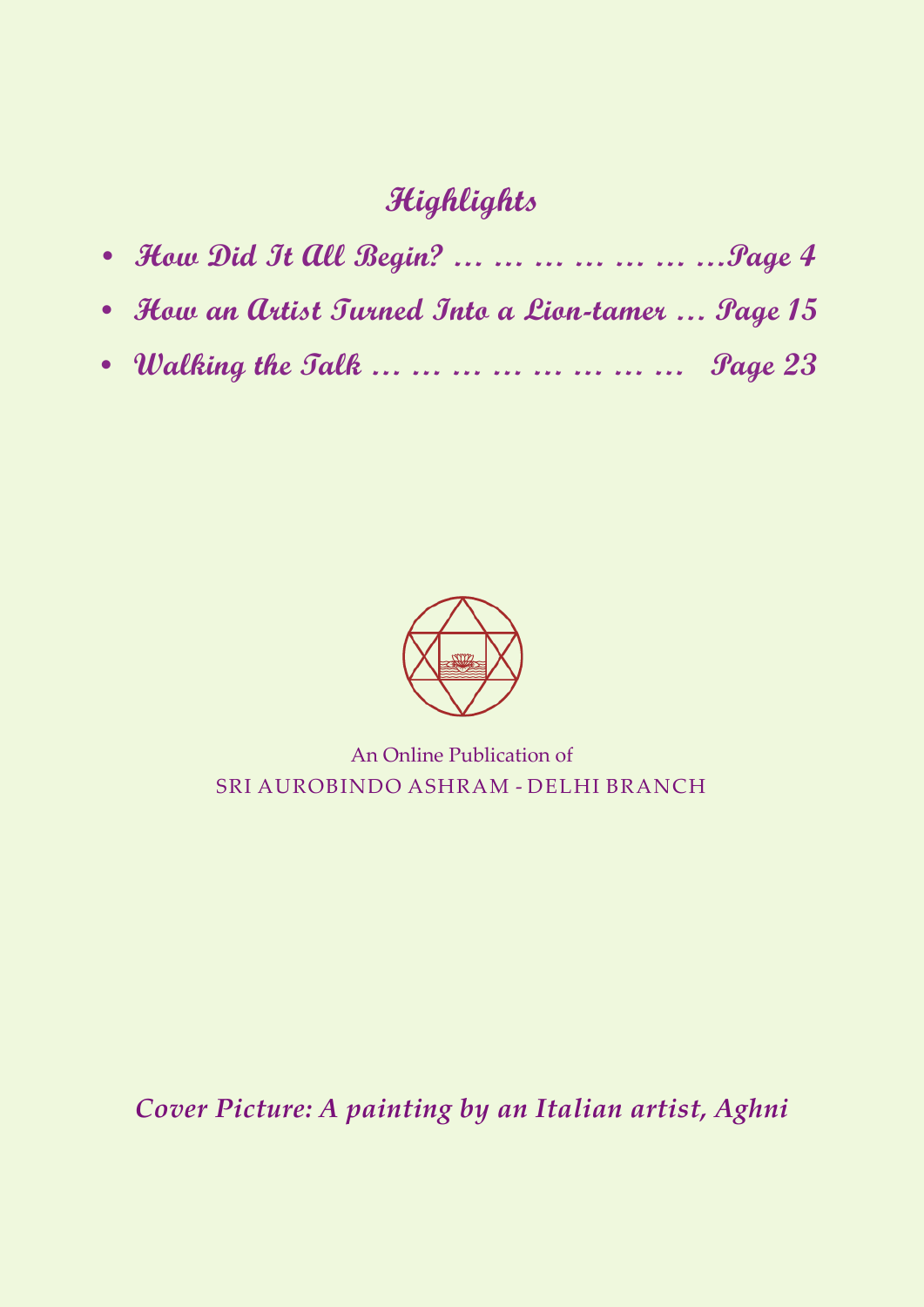## Contents

|             | editorial                                                 |
|-------------|-----------------------------------------------------------|
|             | How Did It all Begin?                                     |
|             | readers write                                             |
|             | We Love to Hear From You 7                                |
|             | springboard                                               |
|             | From a Trainee to a Teacher                               |
|             | words of the mother                                       |
|             | To Help Humanity<br>. 10                                  |
|             | words of the master                                       |
|             | Quieting the Mind to Find the Self. $\ldots$ 12           |
|             | twenty-five years ago                                     |
|             |                                                           |
|             | kidzkorner                                                |
|             | How an Artist Turned Into a Lion-tamer. V.  15            |
|             | karunama                                                  |
|             | Evolutionary Transformation is the Answer to Evolutionary |
|             | Pressure<br>$\therefore 18$                               |
|             | <i>inspiration</i>                                        |
|             |                                                           |
|             | poetry                                                    |
|             | Seated in our hearts forever 20                           |
|             | kids peak                                                 |
| $\bullet$ . | I am Happy for Her22                                      |
|             | may i help you                                            |
|             |                                                           |
|             | notice board                                              |
|             | Tara Didi is 85-years-young 25<br>Contact us<br>29        |
|             |                                                           |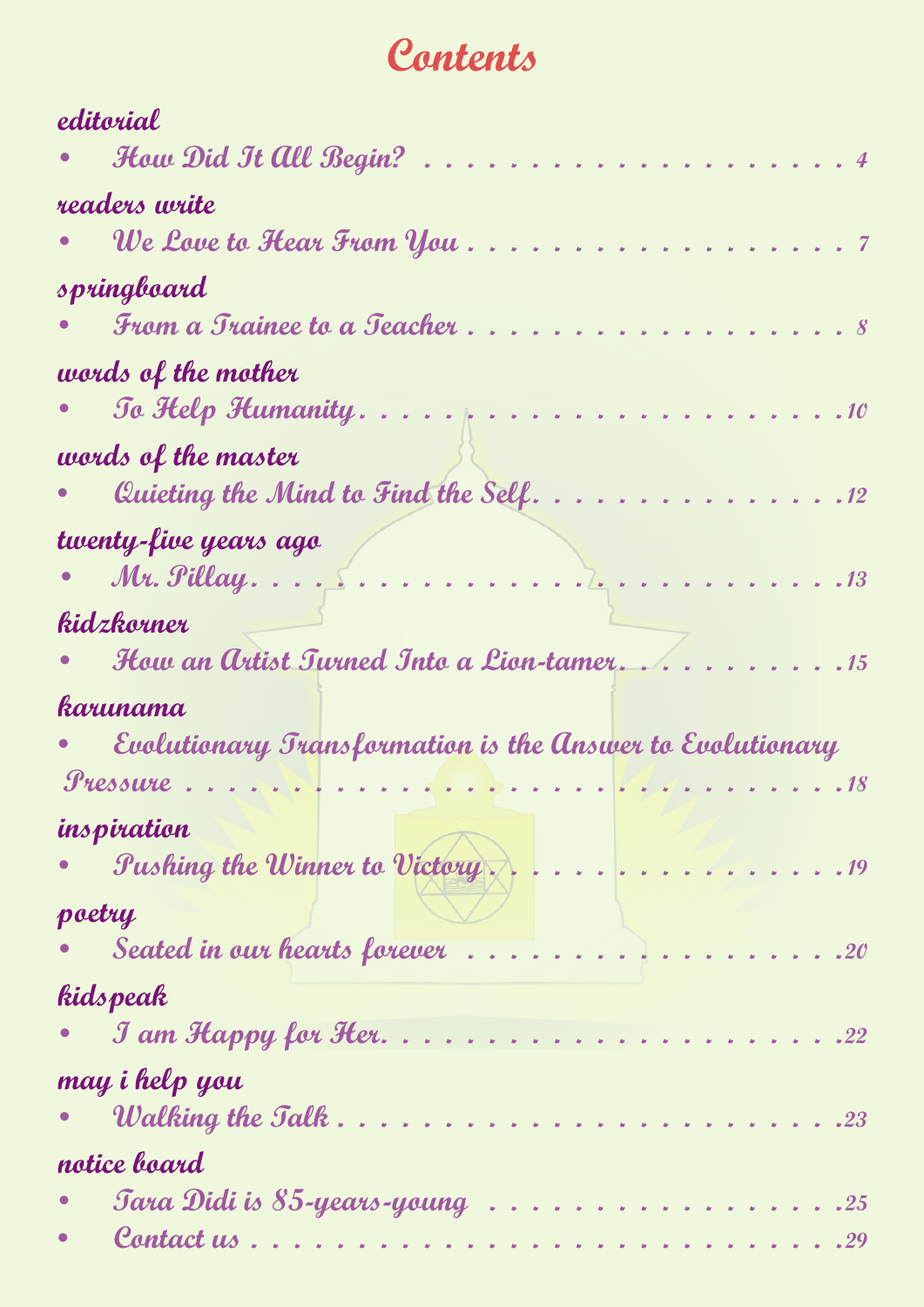

## **How Did It All Begin?**

In the Bhagavad Gita, Sri Krishna tells Arjuna, "This imperishable Yoga I gave to Vivasvan (the Sun-God), Vivasvan gave it to Manu (the father of men). Manu gave it to Ikshvaku (head of the solar line) … This same ancient Yoga has been today declared to thee by me" (The Gita, 4:1-3). If instead of taking the verses literally we go to the sense behind them, they indicate that yoga is as old as mankind. That renders futile the search for the origins of yoga either in some mention of 'yoga' in the Upanishads or in the figurines of the Indus Valley civilization. Let us go a little deeper into the assertion that The Gita makes about the history of yoga.

The curiosity to know how and why the world came into being, what the purpose of life is, and where man stands in relation to the rest of the creation may be assumed to be timeless in character. In a few individuals, only a few at any point in time at any place in the world, this curiosity takes the shape of a burning aspiration. One possessed by the passion to find answers to deep existential questions is likely to get dragged uncontrollably on a seemingly interminable quest that would not end till the goal is reached. The quest would invariably have a few significant spin-offs. *First*, the person would find himself giving up voluntarily and happily many preoccupations, which to him were earlier quite important or at least interesting, such as food, sex, money, physical comforts and social standing. The result would be gross simplification and purification of life. *Second*, the time and energy spared by simplification of life would get utilized for concentrating on the questions that he is seeking answers to. While doing so, he is likely to stumble upon ways that make concentration more efficient. *Third*, he would realise that to endure the long journey that his search involves, physical health is indispensable.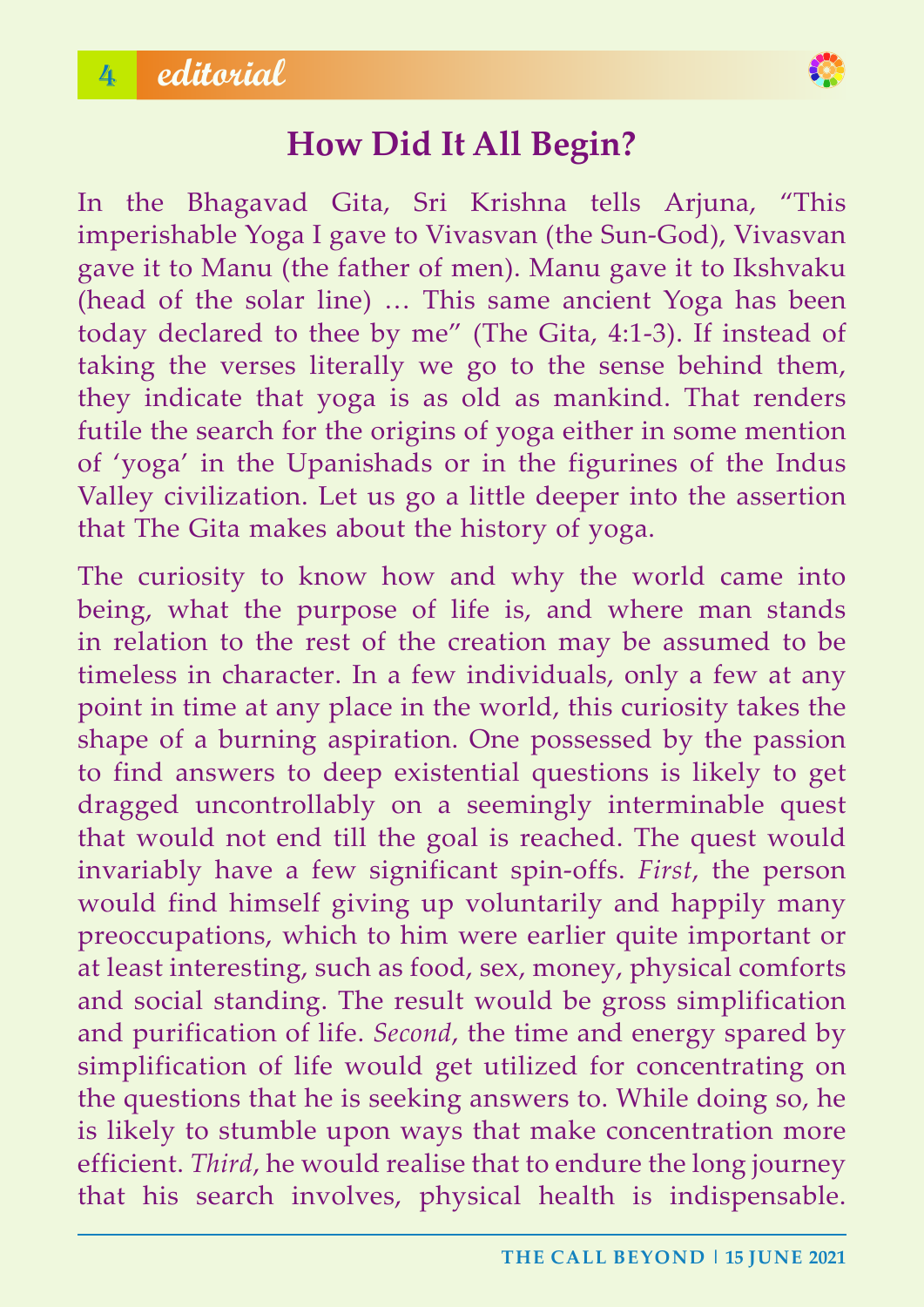## **editorial** 5



Unless the material base is at ease, it is difficult to sustain the effort. That would lead him, intuitively and through trial and error, to a healthy lifestyle. One of the components of the lifestyle would be physical activity. When he would couple the physical activity with his focus on the Truth that he is looking for, his activity would acquire a poise that is characteristic of yogic postures: slow, gentle, graceful, synchronized with breathing, effortless, and above all, conscious. Further, he is likely to get cues for some of the postures from the animals and birds with whom he comes to develop a kinship while living in a secluded spot in the midst of nature. He may name these postures after the creatures that inspire the pose.

In short, the simplification of life would give him a certain attitude. The efficient ways of concentration would give him a meditative technique. The healthy lifestyle and postures would give him the yogic way of life. Put all this together, and we have what we today call yoga. *Finally*, one day, the seeker is likely to get enlightened with the answers to the questions with which he had started. Now the seeker has become a rishi (literally, a seer, or the one who has seen).

Having achieved his goal, the rishi has at least three choices. *One* is to get satisfied with the answers, and simply stay at the summit of consciousness that he has reached. The *second*  choice is to try and give a verbal expression to the answers he has received. By doing so, he would create a scripture; the Upanishads are among the scriptures so created. The *third*  choice is to put down in words what all helped him in his quest. Through the third choice, he would create a textbook of yoga. Since the process that leads to the discovery of yoga has been followed by seekers since times immemorial, the beginnings of yoga go back to the advent of man on earth. The Gita and Patanjali's Yoga Sutras are among the oldest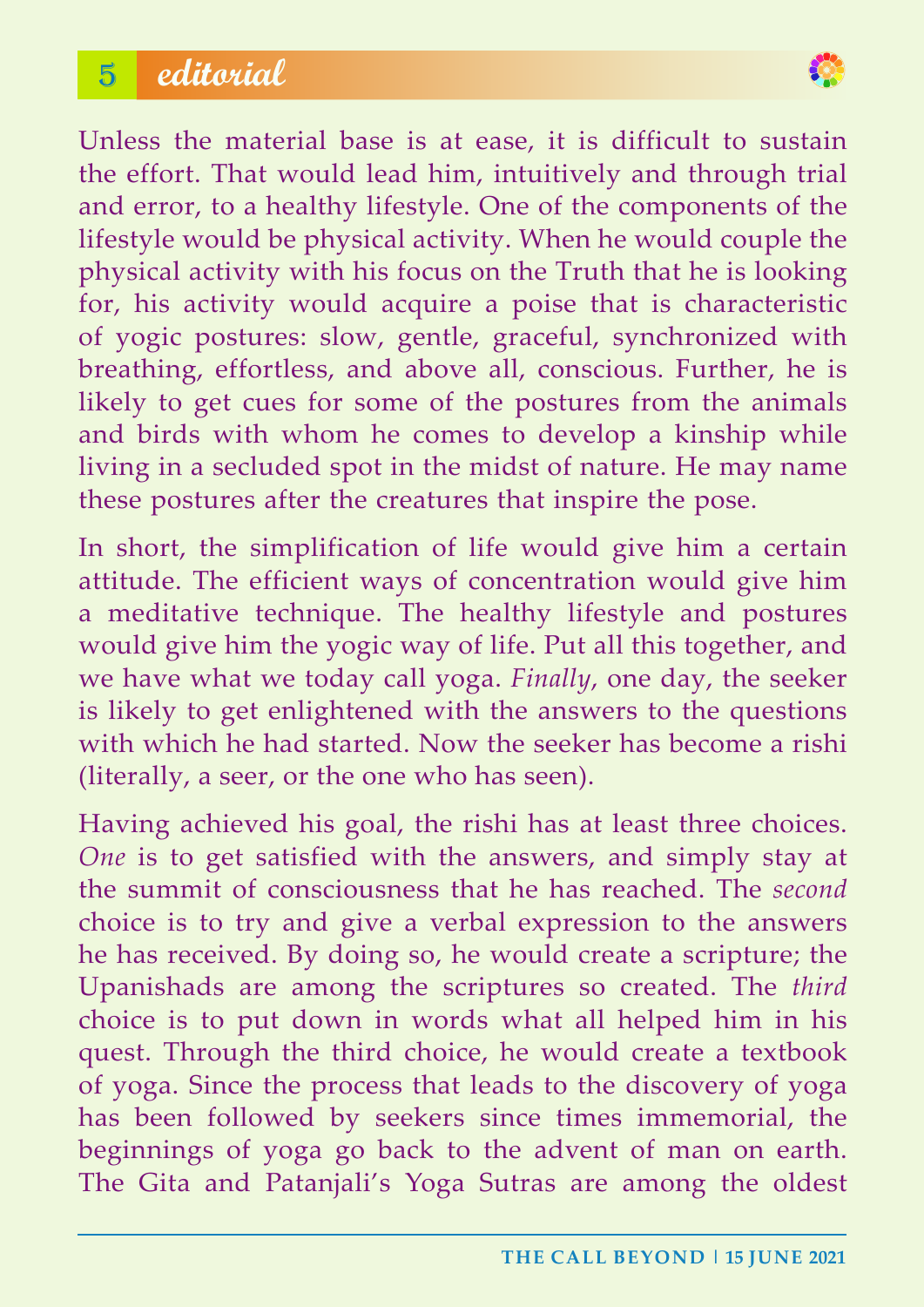## **editorial** 6



books on yoga available to us. The Gita declares that yoga is much older than The Gita; and Patanjali's Yoga Sutras are also believed to be a systematic and concise compilation of knowledge that had accumulated by the time Patanjali started his work.

That is how yoga is likely to have begun. One may also like to ask where it began. Since sincere seekers have existed all over the world, yoga also possibly began all over the world, although it might have been given different names, or no name at all. But India, perhaps because of her tradition of freedom of spiritual enquiry, has had the largest number of seekers who went on to discover yoga. That is why, India is universally acknowledged as the mother of yoga.

Further, again because of the atmosphere of freedom prevailing in India, the knowledge of yoga did not get crystallized into a rigid dogma or creed. Instead, more and more seers and sages kept adding to existing knowledge, and some of them concentrated on only one segment of the knowledge. For example, The Gita concentrated on the triple path of action, knowledge and devotion; and Patanjali's Yoga Sutras focused on psychic control of the mind. Among the classics that came later, Hathayoga Pradeepika and Gheranda Samhita concentrated on physical perfection. Among the latest works on yoga is Sri Aurobindo's synthesis of the major traditional schools of yoga, which has given us Integral Yoga, which not only weaves the traditional schools into a single harmonious entity but also takes the goal of yoga further from individual salvation to collective spiritual upliftment leading to a better world in which sorrow and suffering would exist no more.

21 June has been celebrated as the International Day of Yoga since 2015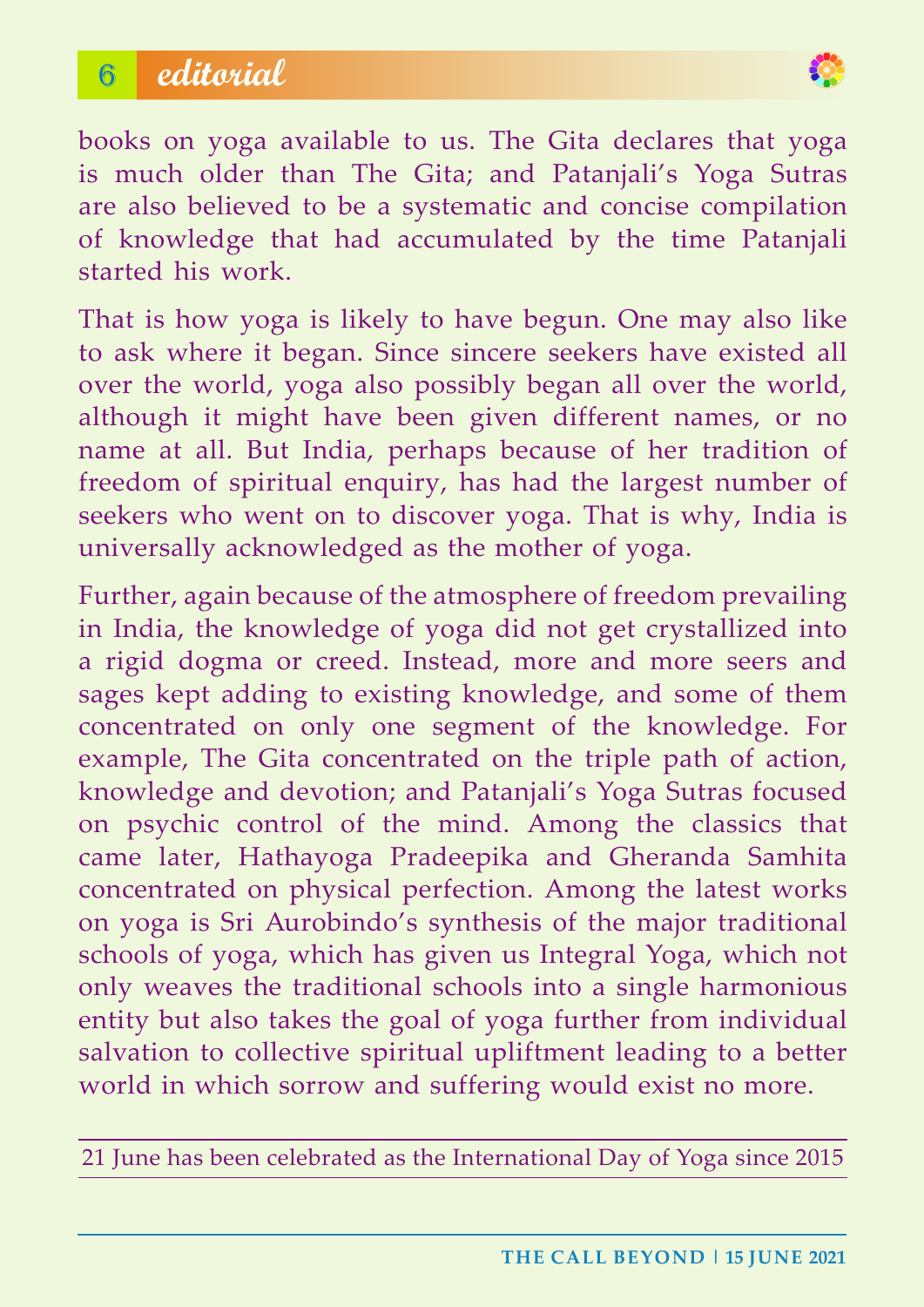

## **We love to hear From you**

Thank you, as always, for the Words of The Mother and The Master: and this time, especially, on what 'Matter', and how and why Matter matters and pesters, till is conquered...

In addition, the column "Tip of the month" yet again is a reminder of the Power of Words, calling to be aware of what is spoken and why... and again, this leads to the "state of consciousness", which makes one speak and forms the speech.

The column, "May I help you," thank you for the same. Confusions galore accost, as prescriptions galore do the rounds.

And the acknowledgment, in the sec "Inspiration" evokes respect... As The Mother says, to give is to grow, may we live to grow...

Sushmita (Mukherjee) (in an e-mail dated 13 May 2021)

Editor's comment: The above appreciation is for the May 2021 issue of 'The Call Beyond'. It was sent a little too early, and reached some readers before 15 May 2021.

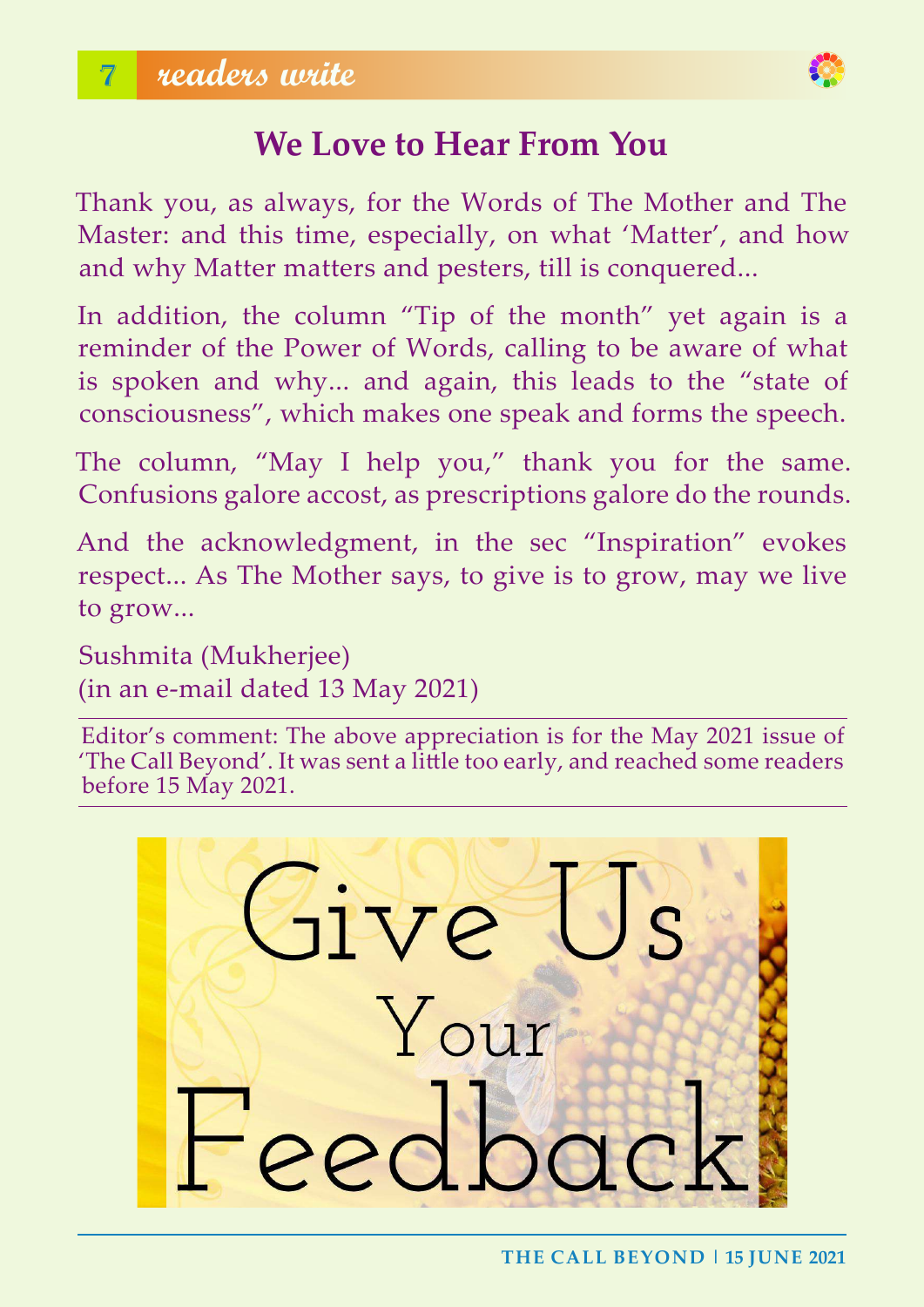## **springboard** 8



*Many a bud never bloom for want of care. The country is full of budding young people handicapped by the environment in which they grow up, which prevents them from realizing their full potential. Sri Aurobindo Ashram – Delhi Branch has had the privilege of nurturing thousands of such boys and girls, and also the joy of seeing them bloom. In this column, we shall bring you stories of the difference that the Ashram made to their lives.* 

## **From a Trainee to a Teacher**



*Surendra Kumar Rout, with his students at Udavi School, Auroville*

The Ashram and the Mirambika Free Progress School have proven to be feeder institutions for innovative schools, particularly those which have been inspired by Sri Aurobindo and the Mother. What potential teachers learn here by observing and participating in the teaching learning process comes to them more handy in their careers than what they learn from the degrees that they acquire to become eligible for teaching jobs. One such teacher, who now teaches at Auroville, is Surendra Kumar Rout. Here is what he has to say: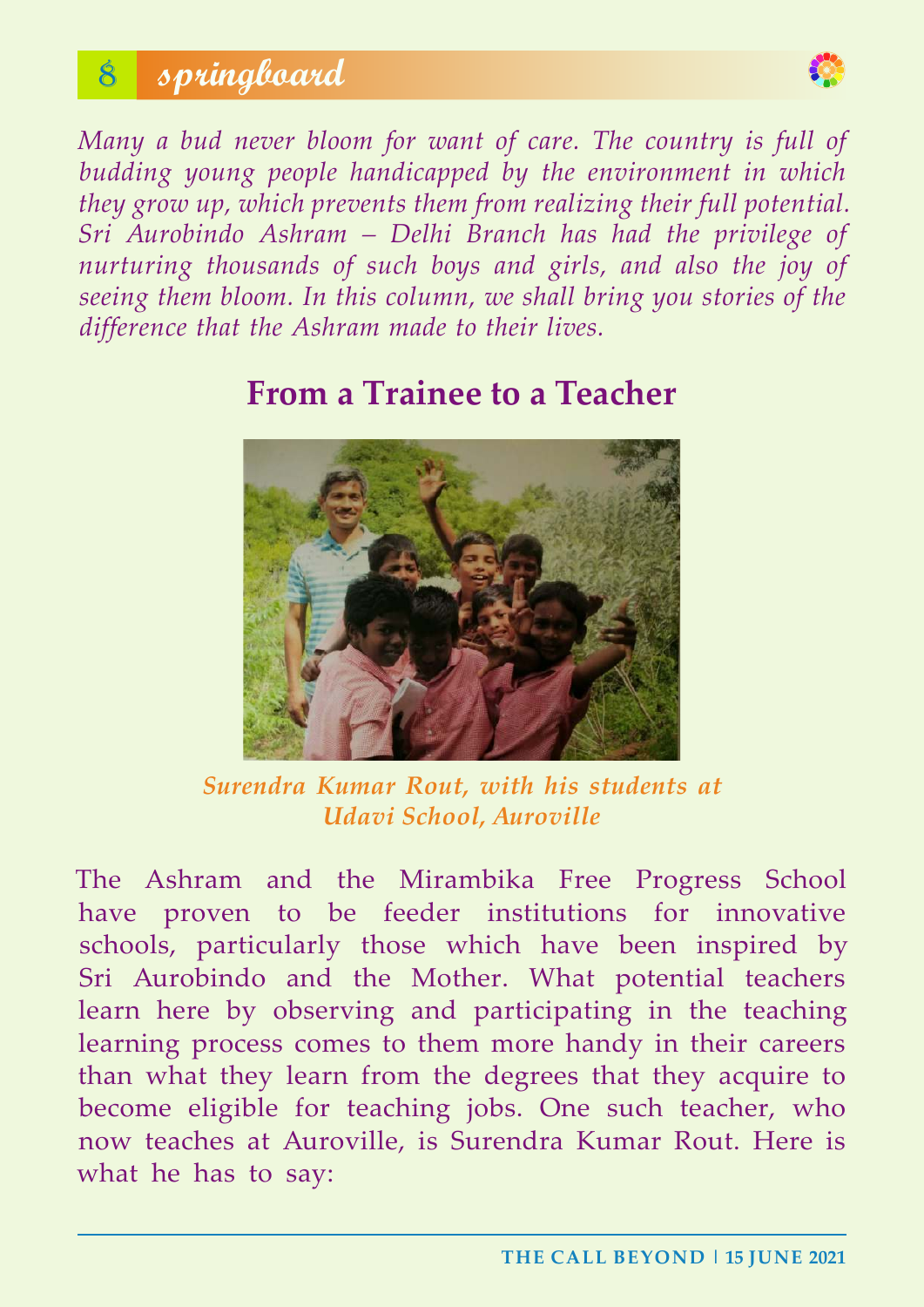## **springboard** 9



I came to Sri Aurobindo Ashram – Delhi Branch from my village Binatara in the Bhadrak district of Odisha in April 1996. I was accepted as a trainee in the hand-made paper making and printing technology department. After going through that training, seeing my interest in teaching, I was sent to Mirambika Free Progress School, where I observed, studied and worked till April 2001. In the five years from 1996-2001, my spoken and written Hindi and English improved significantly. I learnt, besides teaching, skills like art and craft, music, dance, gardening, yoga, and games such as basketball and football. I am very grateful for what the Ashram did to me. It is only because of that that I have been able to build my career as a teacher. I am currently a teacher and coordinator in the kindergarten section of Udavi school, Auroville.

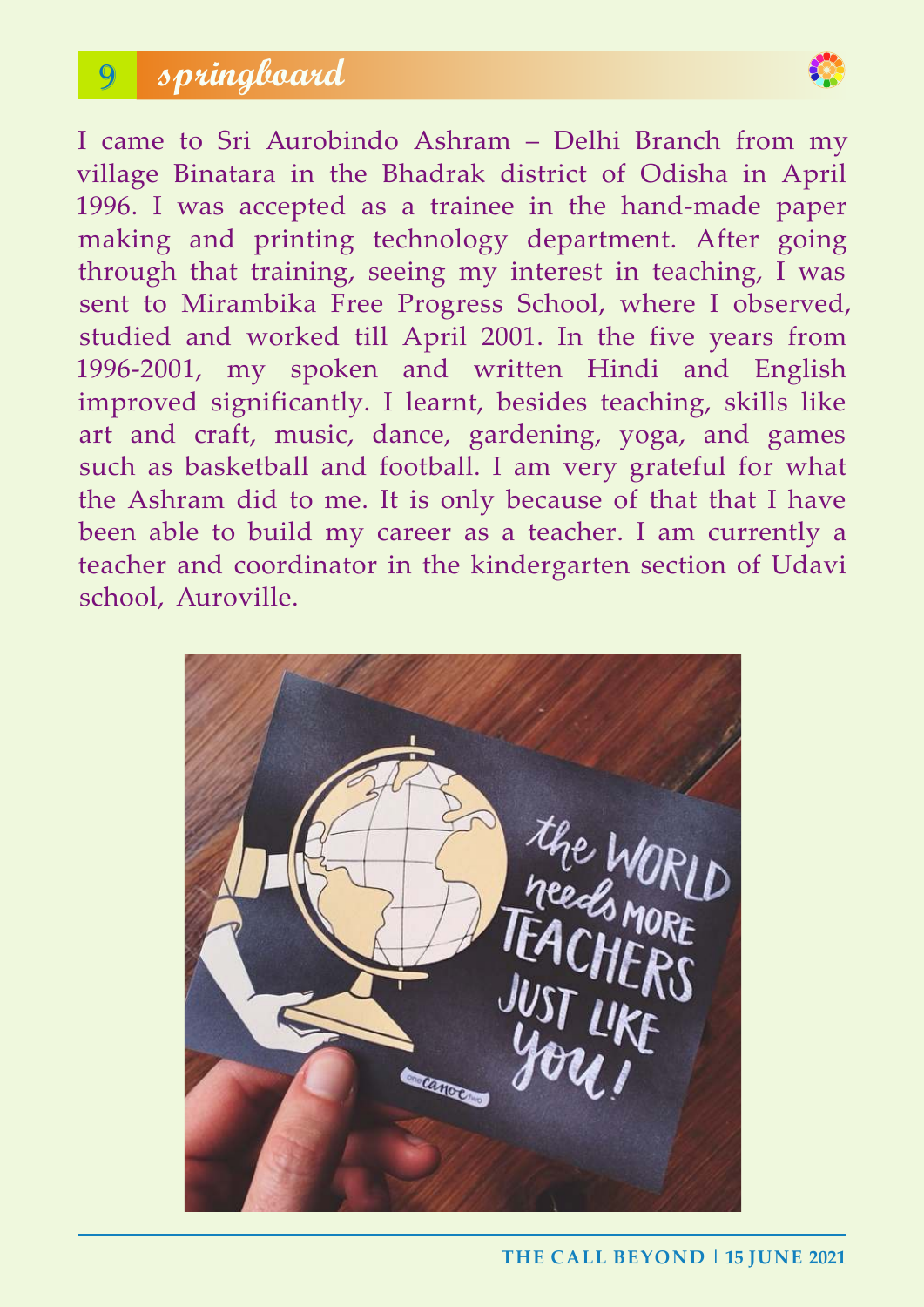## **To help humanity**



### *[Question put to the Mother]*

*The Divine is everywhere. So, if one serves humanity, one serves the Divine, isn't that so?*

#### *[The Mother's answer]*

That's marvelous! The clearest thing in this business is to say: "The Divine is in me. If I serve myself, I am also serving the Divine!" (Laughter) In fact, the Divine is everywhere. The Divine will do His own work very well without you.

I see quite well that you do not understand. But truly, if you do understand that the Divine is there, in all things, with what are you meddling in serving humanity? To serve humanity you must know better than the Divine what must be done for it. Do you know better than the Divine how to serve it?

… As for me, I see only one solution: if you want to help humanity, there is only one thing to do, it is to take yourself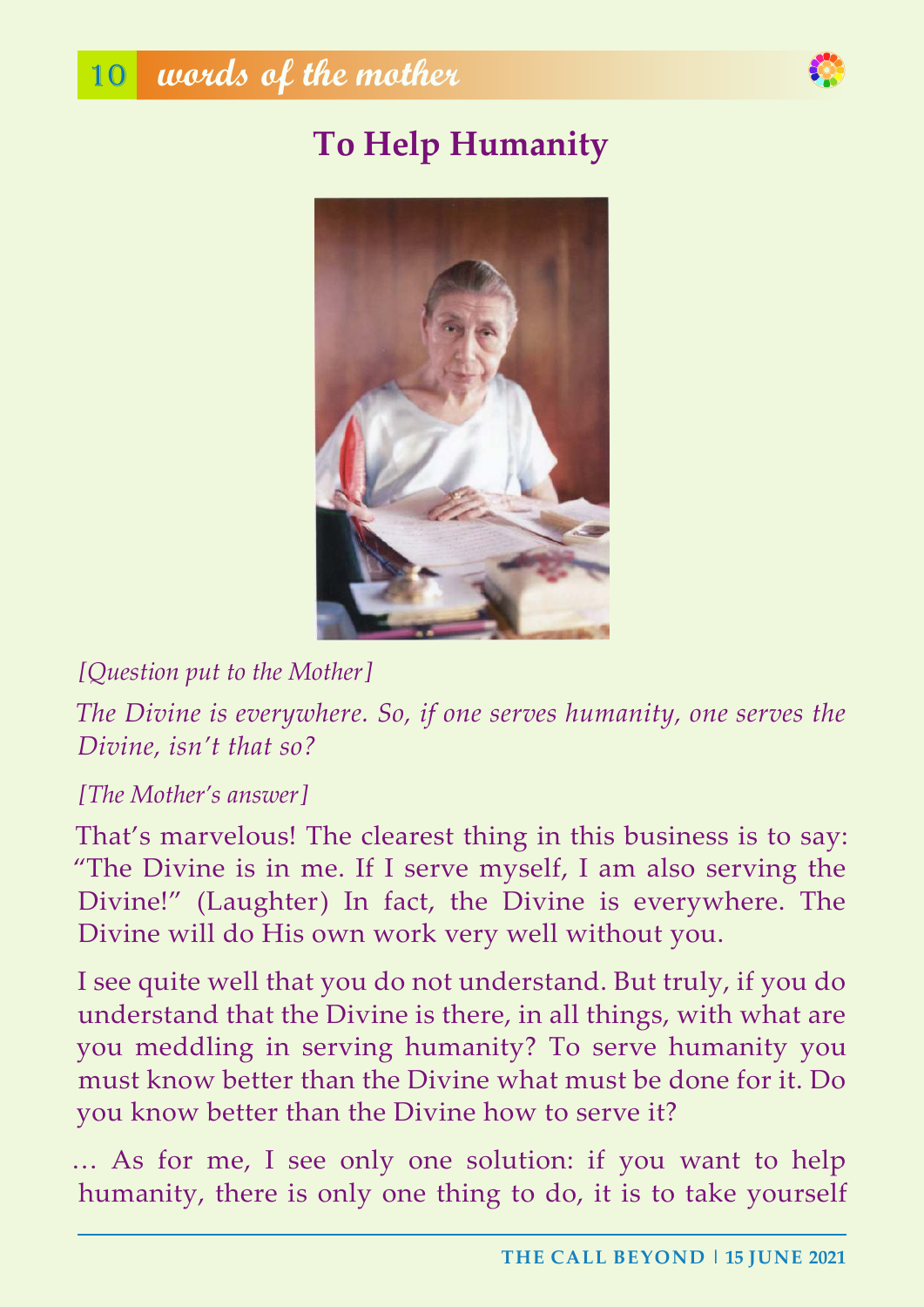## 11 words of the mother



as completely as possible and offer yourself to the Divine. That is the solution. Because in this way, at least the material reality which you represent will be able to grow a little more like the Divine. …

What do you want to do to serve humanity? Give food to the poor? – You can feed millions of them. That will not be a solution, this problem will remain the same. Give new and better living conditions to men? – The Divine is in them, how is it that things don't change? The Divine must know better than you the condition of humanity. What are you? You represent only a little bit of consciousness and a little bit of matter, it is what you call "myself". If you want to help humanity, the world or the universe, the only thing to do is to give that little bit entirely to the Divine. Why is the world not Divine? … It is evident that the world is not in order. So the only solution to the problem is to give what belongs to you. Give it totally, entirely to the Divine; not only for yourself but for humanity, for the universe. There is no better solution.

#### *The Mother('The Great Adventure', p. 32-33)*

*All the pages of The Mother's work, 'The Great Adventure', in Tara Didi's voice, have been uploaded on the YouTube channel of Sri Aurobindo Ashram – Delhi Branch. The link to the channel is*: https://www.youtube.com/channel/ UCcmF6JzAOsBMdqJjZbnmyng

*The greatest service to humanity, the surest foundation for its true progress, happiness and perfection is to prepare or find the way by which the individual and the collective man can transcend the ego and live in its true self, no longer bound to ignorance, incapacity, disharmony and sorrow.*

*Sri Aurobindo (In: 'The Synthesis of Yoga', p. 359)*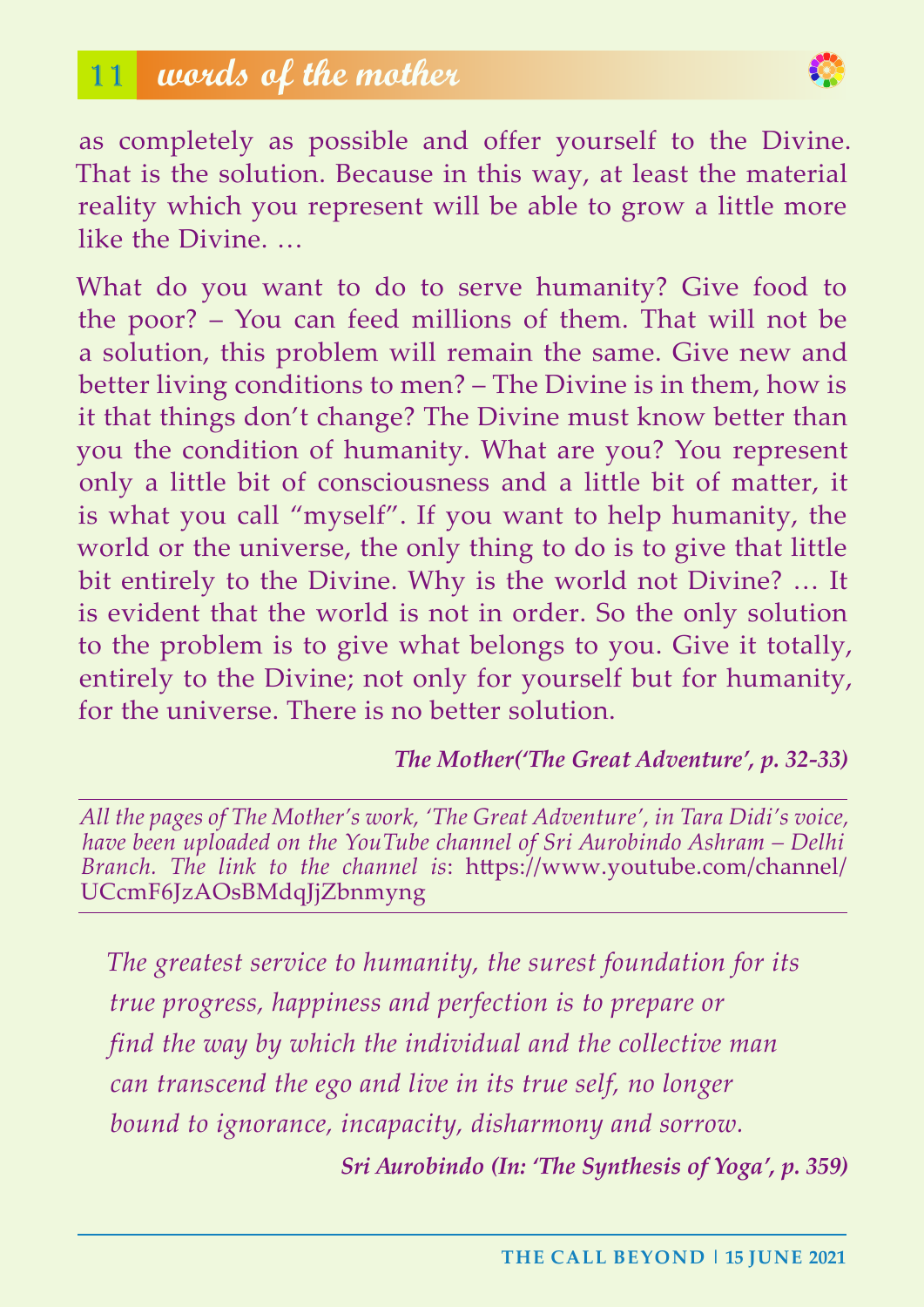

## **Quieting the Mind to Find the Self\***

Our surface existence is only a surface and it is there that there is the full reign of the Ignorance; to know we have to go within ourselves and see with an inner knowledge. All that is formulated on the surface is a small and diminished representation of our secret greater existence. The immobile self in us is found only when the outer mental and vital activities are quieted; for since it is seated deep within and is represented on the surface only by the intuitive sense of self-existence and misrepresented by the mental, vital, physical ego-sense, its truth has to be experienced in the mind's silence. But also the dynamic parts of our surface being are similarly diminished figures of greater things that are there in the depths of our secret nature. The surface memory itself is a fragmentary and ineffective action pulling out details from an inner subliminal memory which receives and records all our world-experience, receives and records even what the mind has not observed, understood or noticed. Our surface imagination is a selection from a vaster more creative and effective subliminal image-building power of consciousness. A mind with immeasurably wider and more subtle perceptions, a life-energy with a greater dynamism, a subtle-physical substance with a larger and finer receptivity are building out of themselves our surface evolution. A psychic entity is there behind these occult activities which is the true support of our individualisation; the ego is only an outward false substitute: for it is this secret soul that supports and holds together our self-experience and world-experience; the mental, vital, physical, external ego is a superficial construction of Nature. It is only when we have seen both our self and our nature as a whole, in the depths as well as on the surface, that we can acquire a true basis of knowledge.

*Sri Aurobindo, 'The Life Divine', p. 523 (SABCL Edition) \*Title given by the editor*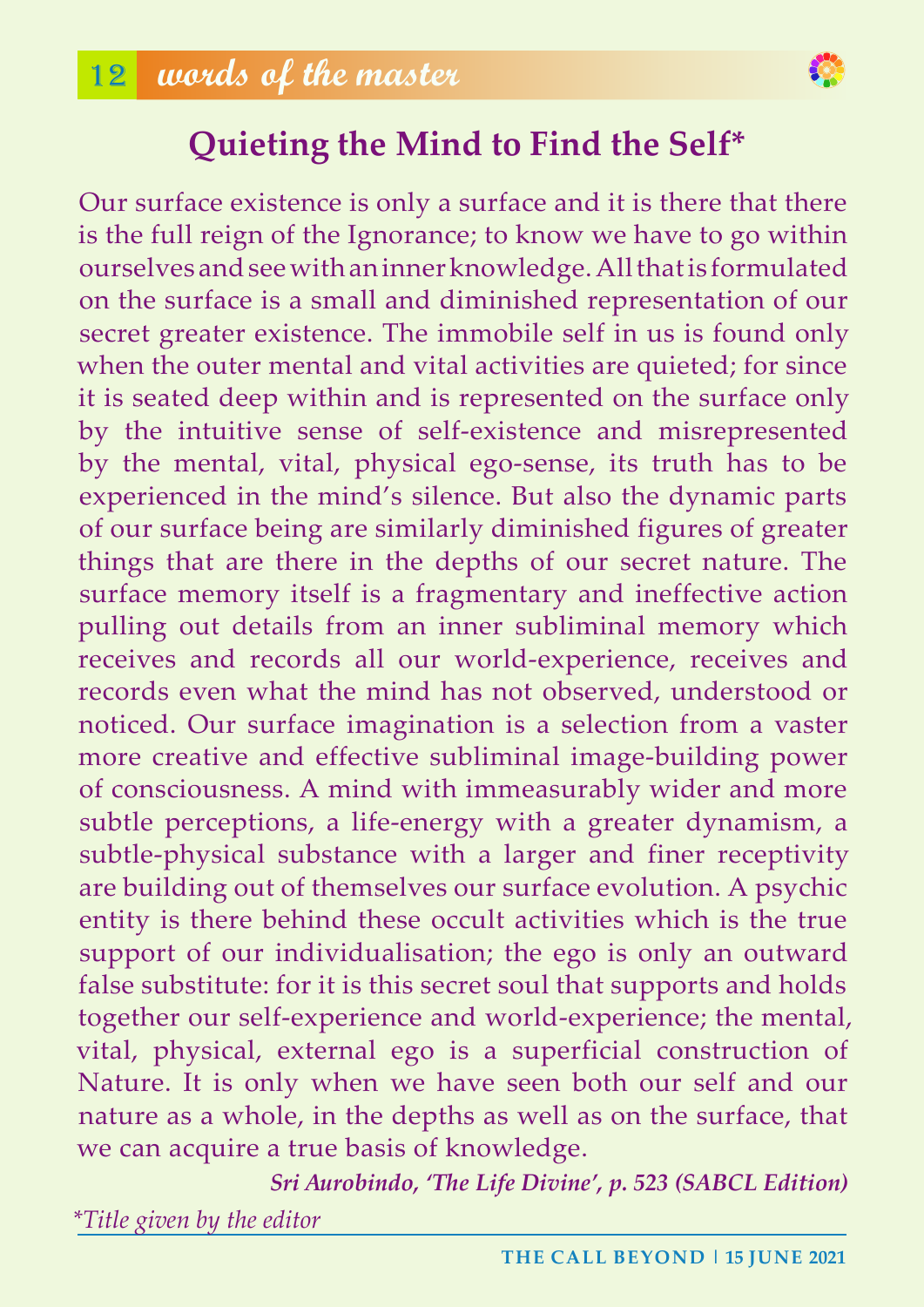## **Mr. Pillay**

*Far from the madding crowd's ignoble strife His sober wishes never learnt to stray Along the cool sequestered vale of life He kept the noiseless tenor of his way.*

*Thomas Gray (Elegy written in a Country Churchyard)*

Could one have ever imagined that a simple act of absence from the customary seat which you had occupied morning after morning, day after day, year after year and decade after decade would have created such an unfillable void! it is your deliberate self-effacing nature that is responsible for this feeling of emptiness Self-effacing even in the midst of maximum prominence. Only your absence made us aware of your presence.

It was in the September of 1974 that I was first introduced to you, and ever since our acquaintance grew, I observed the various phases of the last twenty-one years of your life. Such an unregulated torrent of memories now come flooding over me. Minor but significant gestures, casual but profound and pithy observations, long but eloquent silences.

Contradictions, yes. We all are a bundle of them! But now many are a bundle of such admirable and lovable ones!

When it came to parting with money you really did it as if money is only the paper on which it is printed. You were generous to a fault when it came to spending from your own pocket on friends, subordinates and even causal acquaintances. Compulsive hospitality at home combined with a near fanatical zeal in saving even the smallest amount of public funds.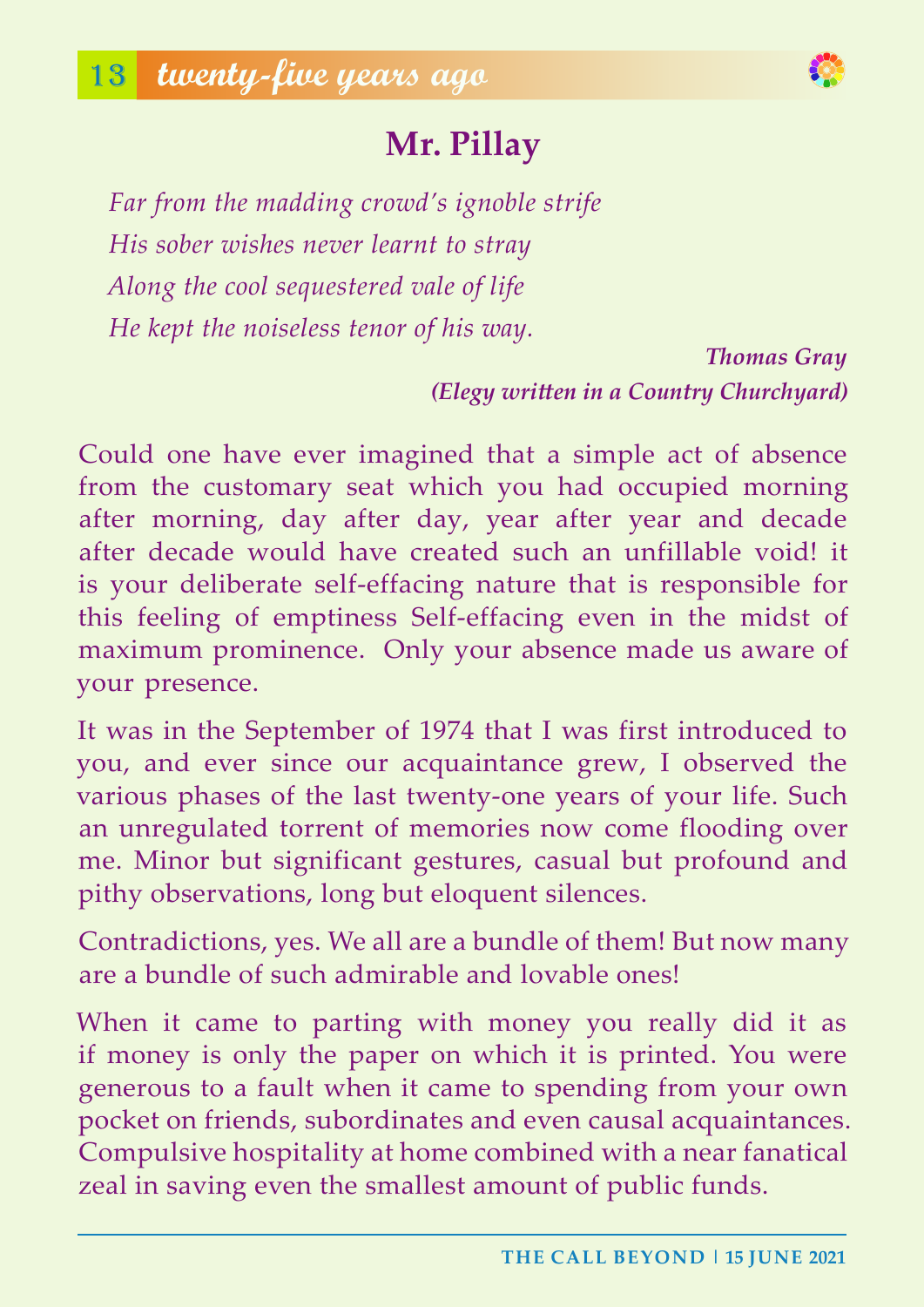

Punctuality and regularity were near obsessions for yourself but for others in case of real difficulty and genuine need you always had a most considerate and sympathetic attitude. You knew full well that discipline is a harness meant to curb the wayward but not a straitjacket to coerce one already floored.

How many knew behind that stern, implacable and often lost look there lurked a keen sense of humour born of astute observation and deep insight.

The *Rakshasa* knows *Kama* but does not know *Prem*" said Sri Aurobindo. You were a rare and almost solitary exception knowing the latter without being unaware of the former. That true love is giving and not possessing, its fulfillment lies in making the other happy rather than looking at everything through the prism of selfish satisfaction, you not only knew but lived. This purity was all the more commendable as it was conscious, cultivated and preserved—not an incapacity turned into a virtue.

A true democrat—allowing full freedom to each, and expressing your own opinion most impersonally and reluctantly, and that too only after being pressed.

Associated for two decades with a school, you were a teacher without actually being one; teaching by example, not precept; by practice and advice, propagating your ideals and convictions by living rather than proclaiming.

*Prashant Khanna*

*Reproduced from The Call Beyond, Vol. 21, No. 1, p. 65, 1996*

*Editor's comment:* 

*Shri N.M.G. Pillay, popular as Mr. Mani Pillay, was the Manager of The Mother's International School till he left his body on 9 December 1995.*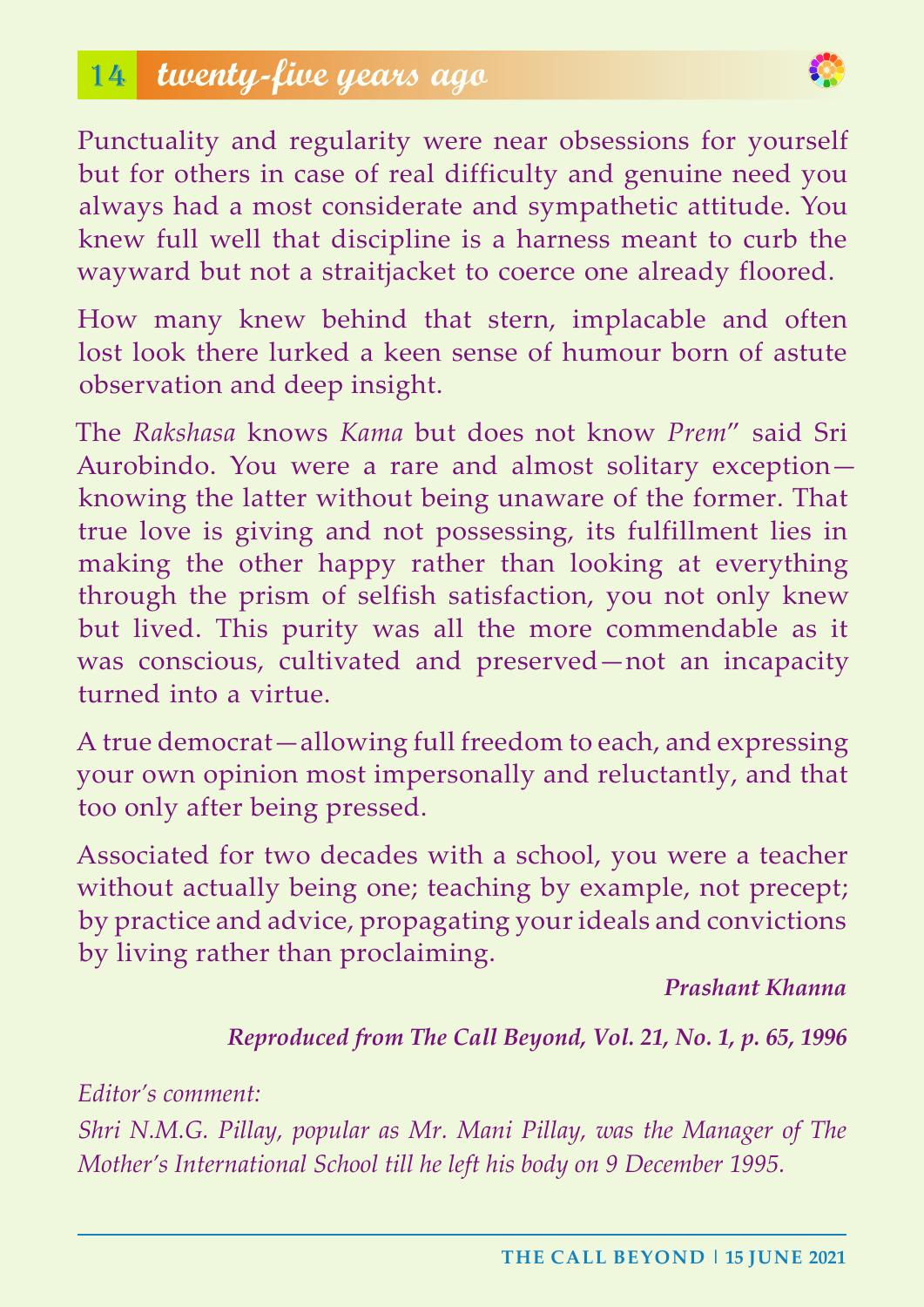

## **how an artist Turned Into a lion-tamer**

*When life broke through its half-drowse in the plant That feels and suffers but cannot move or cry, In beast and in winged bird and thinking man It made of the heart's rhythm its music's beat; It forced the unconscious tissues to awake And ask for happiness and earn the pang And thrill with pleasure and laughter of brief delight, And quiver with pain and crave for ecstasy. Sri Aurobindo (Savitri, Book 2, Canto 4, lines 260-267)*

### Sweet Children of the Sweet Mother,



You perhaps know that artists have studios, in which they sometimes make a 'model' sit for hours so that they can copy on their canvas exactly what she looks like in that pose. The Mother knew an artist who once decided to use his pet cat as the

model. The cat was a pet, but obedience is something it knew nothing about. The artist made this disobedient cat of his sit on a chair so that he could make its portrait. As soon as he turned his back to the chair, the cat jumped out. He picked it up, and calmly but firmly put her back in the chair. The cat jumped out again, and tried to hide in a corner behind a pile of canvasses. The artist removed all the canvases one by one, picked up the cat and again put it in the chair. One day this went on non-stop from morning till evening. The artist did not eat throughout the day, nor did the cat. The artist did not get angry, did not even raise his voice. But through sheer perseverance, he finally succeeded. At the end of the day, when he made the cat sit on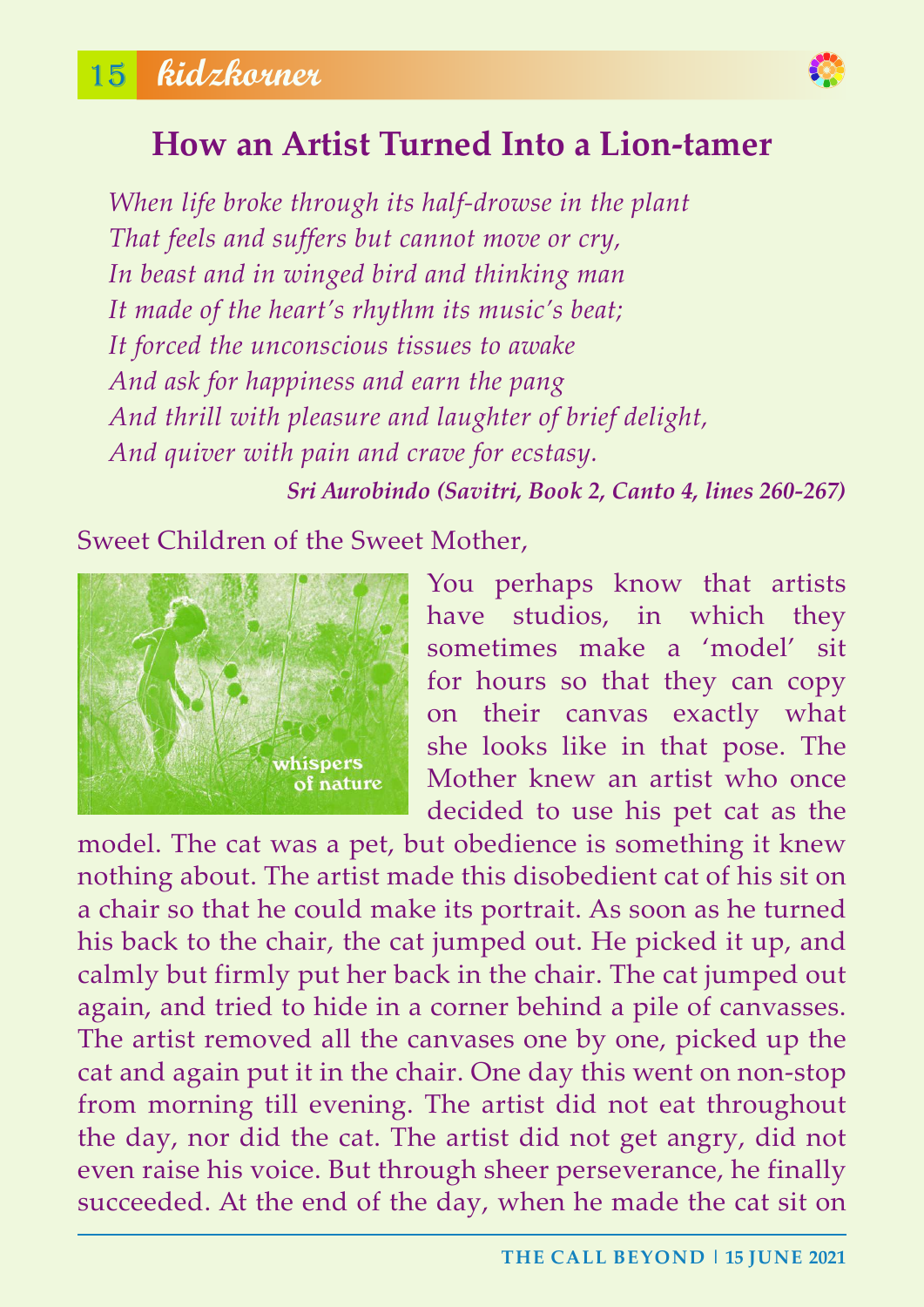

the chair, the cat just stayed there. He realized that he could convey his strong will to the cat. He asked himself whether he could tame even a lion the same way. That is how he became a lion-tamer, and then a dealer in lions who started supplying tamed lions to circuses.

In his profession, this dealer observed there were two types of lion-tamers. One type of tamers were those who loved lions. They entered the lion's cage fearlessly, and through their love generally succeeded in making the lion do what they wanted him to do. Occasionally, there was a misunderstanding, and the lion ate them up; but that was rare. The second type of tamers were mortally afraid of lions. But they used their will power to overcome the fear, tried to appear fearless when they entered a lion's cage, and made the lion do certain things. They carried a whip to instill fear in the lion, and had a pistol in their pockets. The dealer asked the Mother, which of these types was more courageous? Is it more courageous to have no fear, or is it more courageous to overcome fear? The Mother told him that the most courageous would be a third type. The third type would be those who would be aware of the danger, but would still enter the cage fearlessly because a job had to be done, the job that they enjoyed doing. The artist turned liontamer was this third type. He loved painting; he loved painting so much that he lifted himself up to the consciousness that combines force with quietude. This consciousness gave him a strong will power, which overcame the rebellious nature of his cat. He used the same principle with lions, and succeeded with them too. "He had so terrific a will that without a whip, simply by the persistence of his will, he made them do all that he wanted," says the Mother.

The Mother says that animals are not inherently vicious. They are generally friendly and trusting. If we approach them with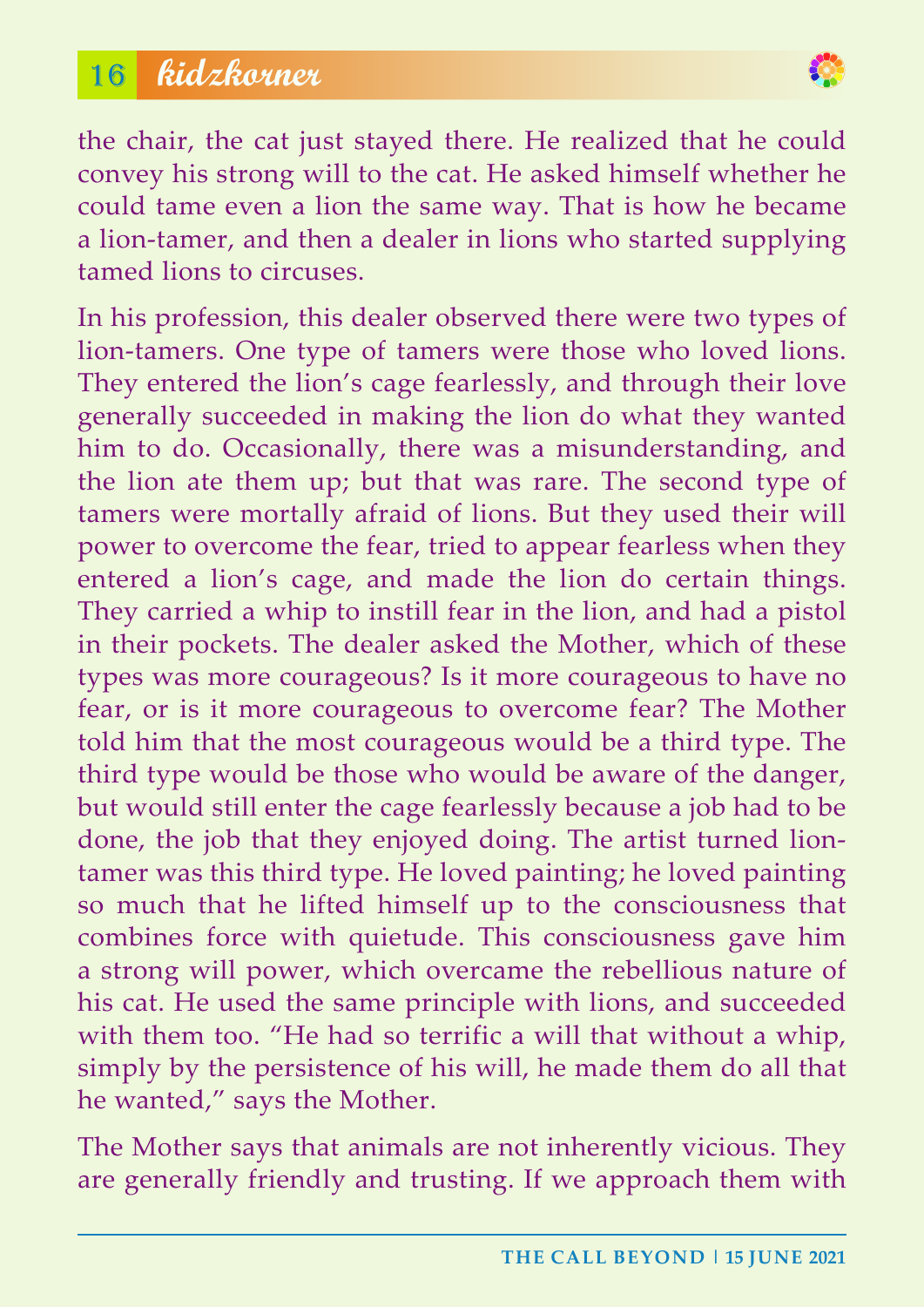#### **kidzkorner** 17





*Source: greatsayings.net/Google*

love and trust, they respond with the same feelings. But if we are afraid of them, animals know that we are afraid, even if we try to appear fearless. The animals have an instinct for sensing our fear. This instinct is much better developed in animals than in

human beings. Therefore, we cannot cheat them by pretending to be fearless. If an animal gets wind of our fear, the animal's response depends upon whether it is a strong animal or a weak one. If it is a strong animal, it gets furious. If it is a weak animal, it gets panicky, as if sharing our fear! However, even with all this knowledge in your pocket, do not try to enter a lion's cage! But it can help you deal with a barking dog. When you meet a barking dog, do not try to run. Running away is a sure sign of fear. If you are afraid, the dog might bite you. Stay where you are. Stay calm and fearless. Be truly fearless; don't just try to appear fearless. Send vibrations of love and trust to the dog. The dog will calm down. You can communicate with the dog through your vibrations. Non-verbal communication is more important than words even when communicating with human beings. Non-verbal communication becomes all the more important in case of animals because we do not speak the same language as the animals!

We shall continue this dialogue month after month. In the meantime, do two things. *First*, keep your ears open to the whispers of the intelligence hidden in all the animals in your surroundings. *Secondly*, if you have any questions, please send an e-mail to callbeyond@aurobindoonline.in.

With love, CB

*(Based on Whispers of Nature. Edited by Vijay. Pondicherry: Sri Aurobindo Society, 1981, pp. 54-57)*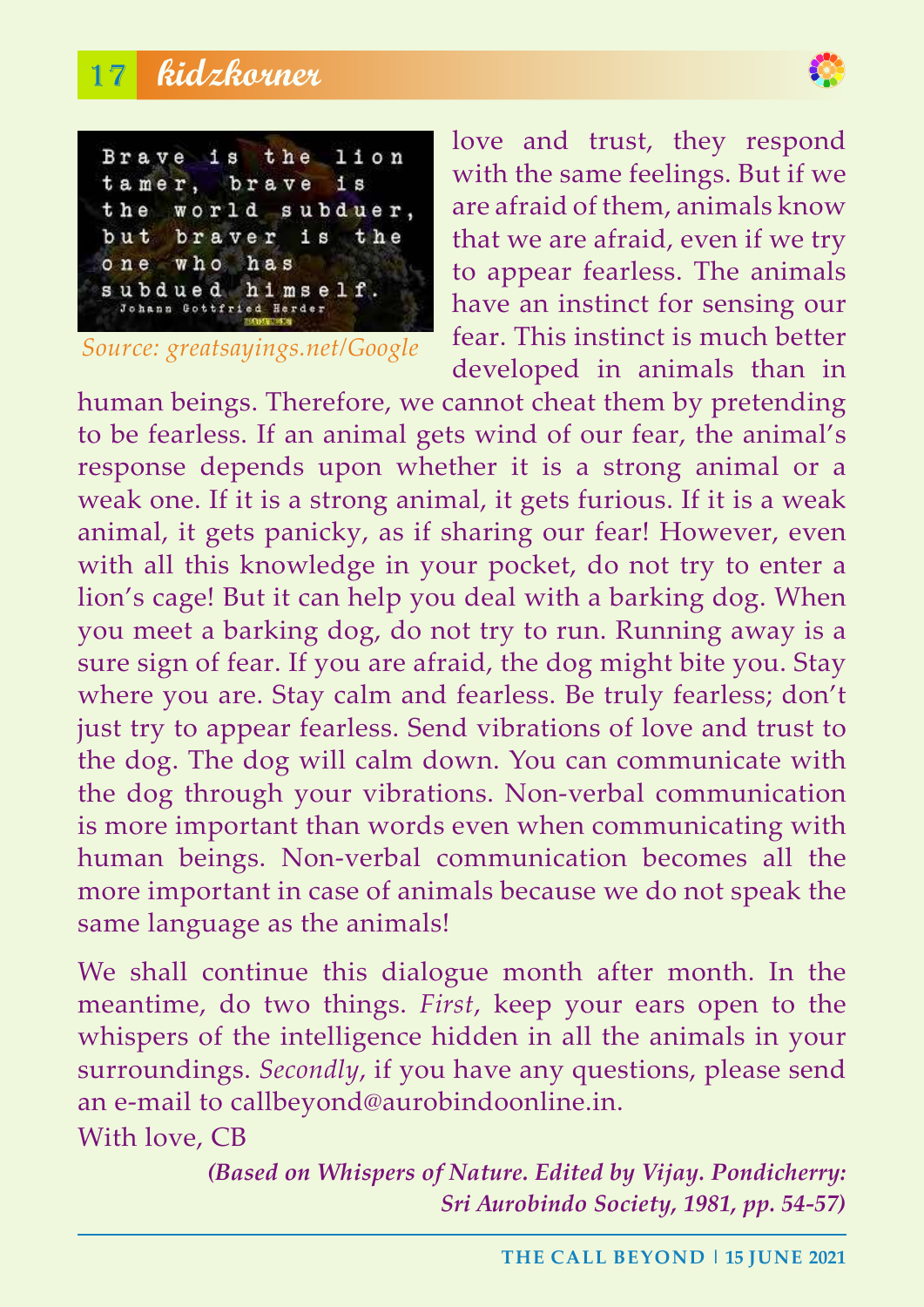## 18 karunama



## **Evolutionary Transformation is the Answer to evolutionary Pressure**



Evolutionary transformation or disintegrative destruction … is the real challenge before the human body and everybody. The animal body faced this challenge in its earlier leap towards the human form. The human body faces the same challenge today, leading to an upsurge in the many forms of illnesses. … The same evolutionary force is once again active in the earth atmosphere, calling us to exceed our human limitations. Disease is

merely a shadow showing us where we stand in this process. It is an inability of the physical parts to respond with a sufficient plasticity to the evolutionary pressure, firstly due to inertia and secondly due to the long-standing habit of response to forces of a lower order. Unfortunately, much of our present culture continues to strengthen our animal instincts, thereby making things even more difficult for the body that is subjected to these extravagances of our vital life of nightclubs and late-night parties with the docility of a tamed animal and an obedient slave. The only way it can make noise or make itself heard is through the agency of illness. But do we listen and make the corresponding changes in our lifestyle that precipitated the illness in the first place? The final conquest would not be, therefore, in eliminating the outer causes of illnesses or our ability to contain them through powerful drugs. The real conquest would be to eliminate the inner causes of illnesses by a spontaneous immunity to every force of disease and disintegration. This demands an evolutionary transformation of the body itself without which we will only replace one illness with another, create one mutant strain of virus after another, substitute one powerful chemical with another, change from one form of illness into another without really eliminating them.

*Alok Pandey (Veda of the Body. Sri Aurobindo Society, Puducherry, 2014, pp. 77-78)*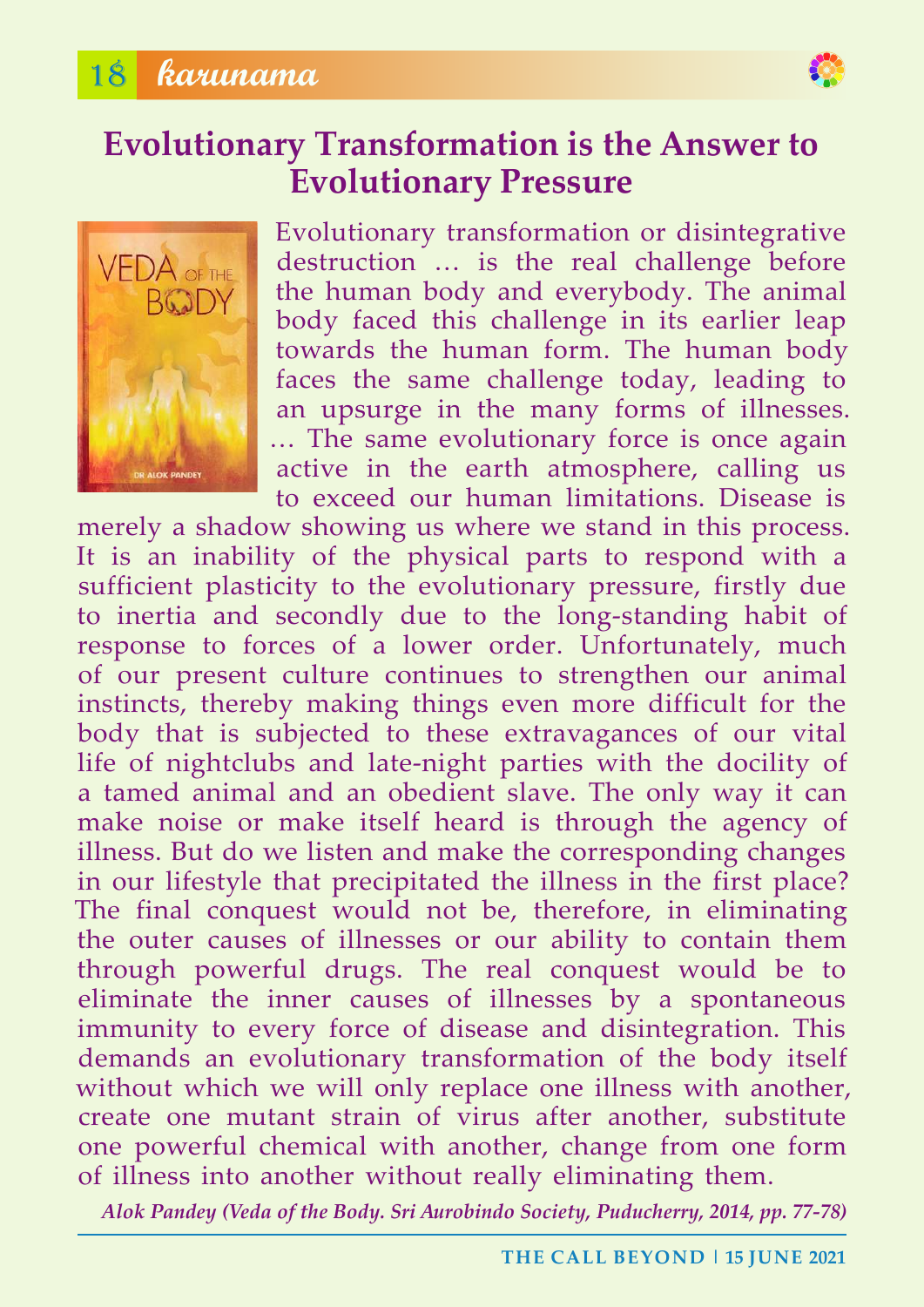

## **Pushing the Winner to Victory**

In a race held in Spain in December 2012, Kenyan runner, Abel Mutai, was just a few feet from the finish line, but became confused with the signage and stopped, thinking he had completed the race. A Spanish runner, Ivan Fernandez, was right behind him and, realizing what was happening, started shouting at the Kenyan to continue running. Mutai didn't know Spanish and didn't understand. Realizing what was taking place, Fernandez pushed Mutai to victory.

A journalist asked Ivan, "Why did you do that?" Ivan replied, "My dream is that someday we can have a kind of community life where we push and help each other to win."

The journalist insisted "But why did you let the Kenyan win?"



Ivan replied, "I didn't let him win, he was going to win. The race was his." The journalist insisted, and again asked, "But you could have won!" Ivan looked at him and replied, "But what would be the merit of my victory? What would be the honor in that medal?

(Received as a Forward on WhatsApp)

(*Source:* https://www.thehindu.com/news/national/kerala/when-the-runnerup-won-the-race-of-integrity/article32034717.ece*)* 

#### *Editor's comment:*

*Ivan knew that what matters is whether he wins the race in his own eyes. The medal would indicate victory only to others. To Ivan, the medal would be a source of guilt and recurrent uneasiness. That is the function of the psychic being: to give us a quick, clear and infallible yardstick of right and wrong. Ivan heard the voice of his psychic being, and acted upon it. He lost the medal, but gained the joy and peace of mind that comes from doing what is right.*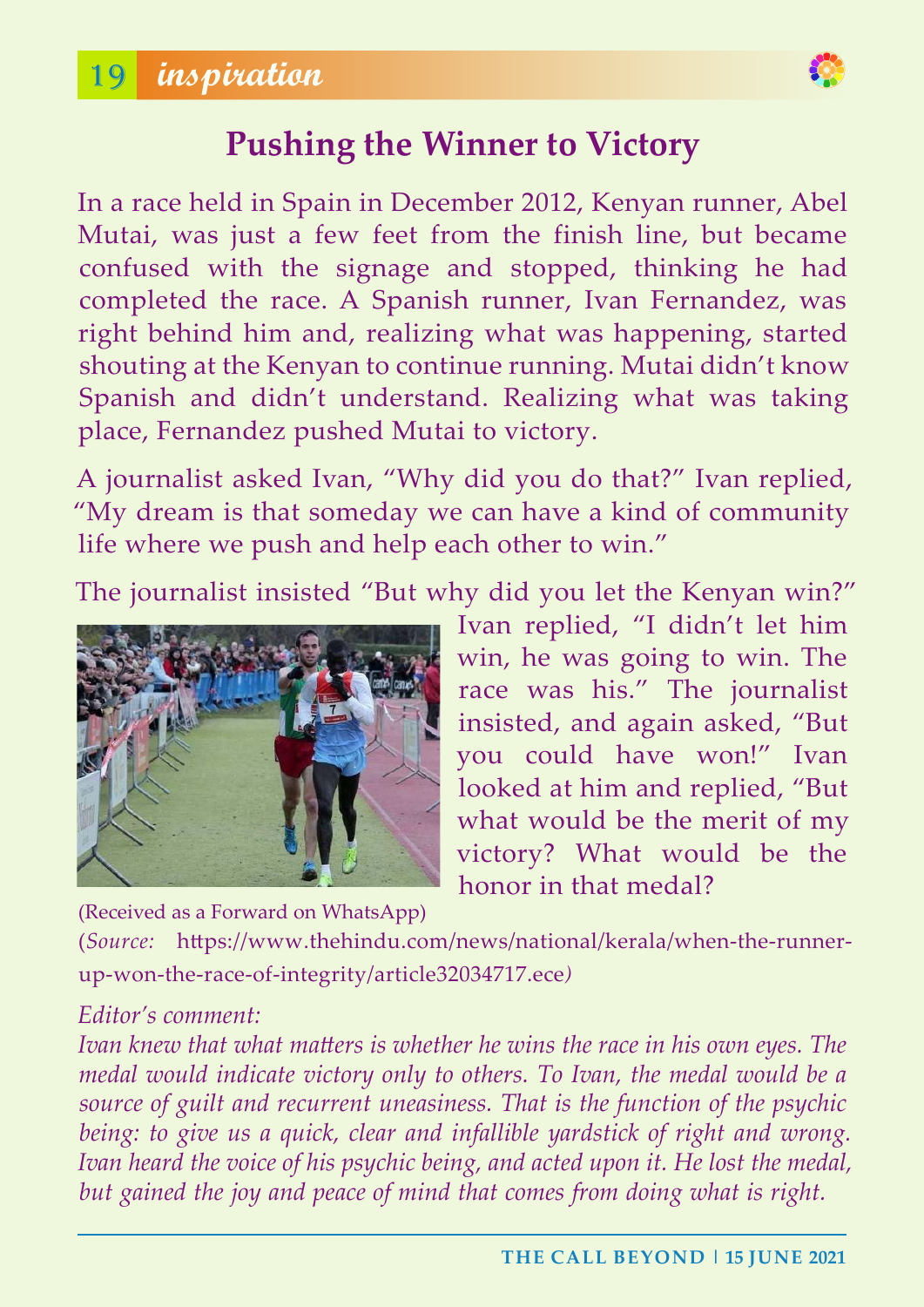



## **Seated in our hearts forever**

*Harsha Dalal*

*In an inspired vision of magnificent might, Seated in our hearts forever to ignite, Her all encompassing gaze of enveloping love , Enthralling hearts that forever strove, To heights none by themselves could dare, To rapturous realms ever so rare.*

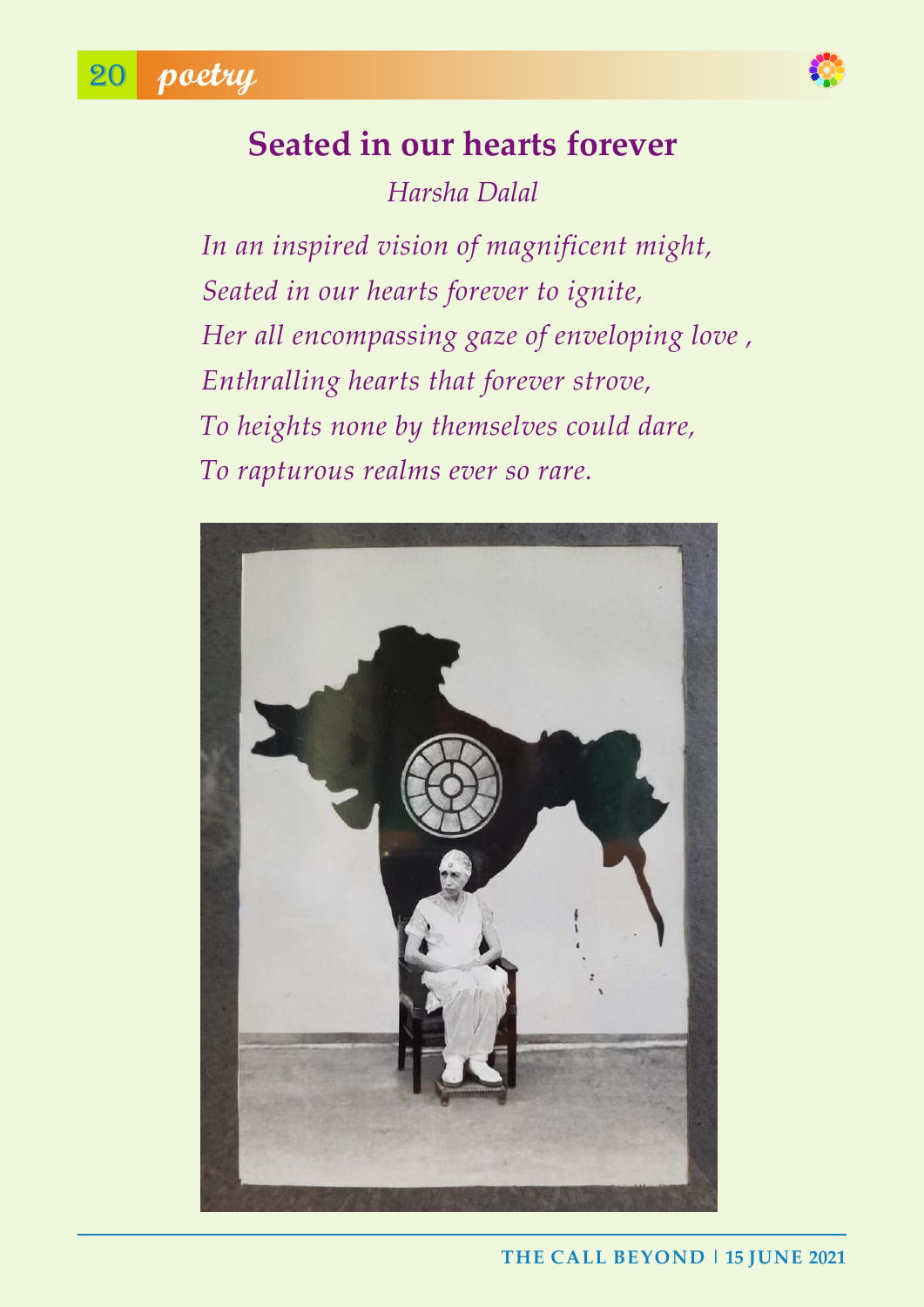

# "Indispensable Man"

Saxon White Kessinger

**Sometime when you're feeling important;** Sometime when your ego's in bloom Sometime when you take it for granted You're the best qualified in the room,

**Sometime when you feel that your going** Would leave an unfillable hole. Just follow these simple instructions And see how they humble your soul;

Take a bucket and fill it with water. Put your hand in it up to the wrist, Pull it out and the hole that's remaining Is a measure of how you'll be missed.

You can splash all you wish when you enter, You may stir up the water galore, But stop and you'll find that in no time It looks quite the same as before.

The moral of this quaint example Is do just the best that you can, Be proud of yourself but remember, There's no indispensable man.

*(Received as a Forward on WhatsApp)*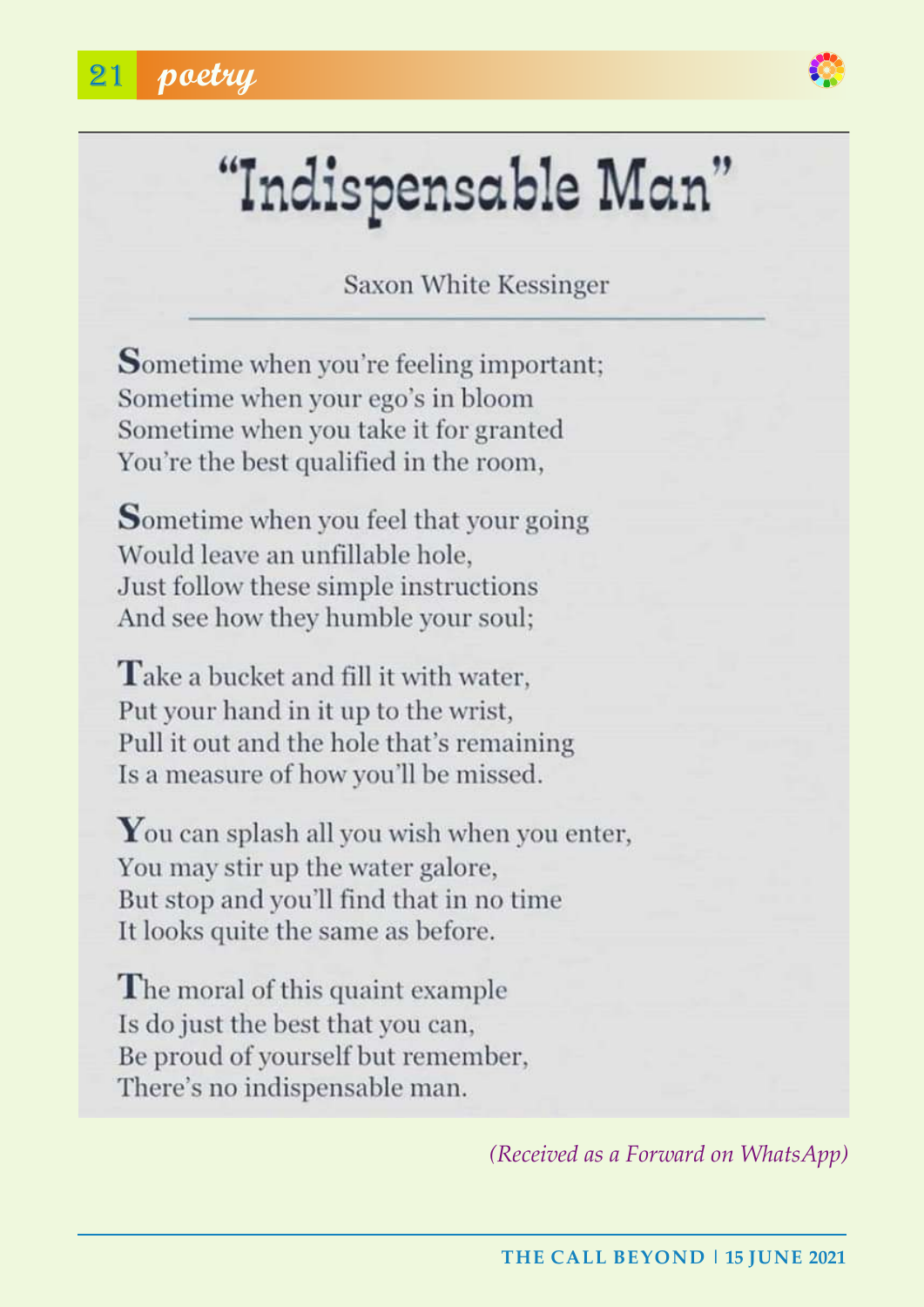

## **I am happy for her**

An eleven-year-old girl (name withheld on request) with exceptional language skills and unusual talent for oratory had received a string of opportunities to speak in the school. One more opportunity was coming, and to select the speaker, an informal contest was held in the class. Once again, this girl did so well that nobody else was even a close second. But the teacher wanted to give an opportunity to another child, and therefore selected somebody else for the final event. However, to assuage the feelings of the brightest of the lot who had not been selected, the teacher went to her seat, put her arm around her, and said lovingly, "You might be feeling bad, isn't it?" Guess what the girl said: it is all so unfair, NO; I feel like crying, NO; doesn't matter, I will get over it, NO. *She said, "I am so happy for my friend."*

What is beautiful about this response is that it was spontaneous. She had no time to think of various possible responses, and to select the one that will create the best impression on the teacher. That I am happy because somebody else is happy is the attitude of our divine essence, the psychic being. The psychic being of children is wide open. Parents and teachers just have to take care that it stays open, and the child learns to contact it consciously and to trust it fully.

*Every human being carries hidden within him the possibility of a greater consciousness … It is like a light that shines at the centre of the being … a good many children are under its influence, which shows itself very distinctly at times in their spontaneous actions and even in their words.*

#### *The Mother*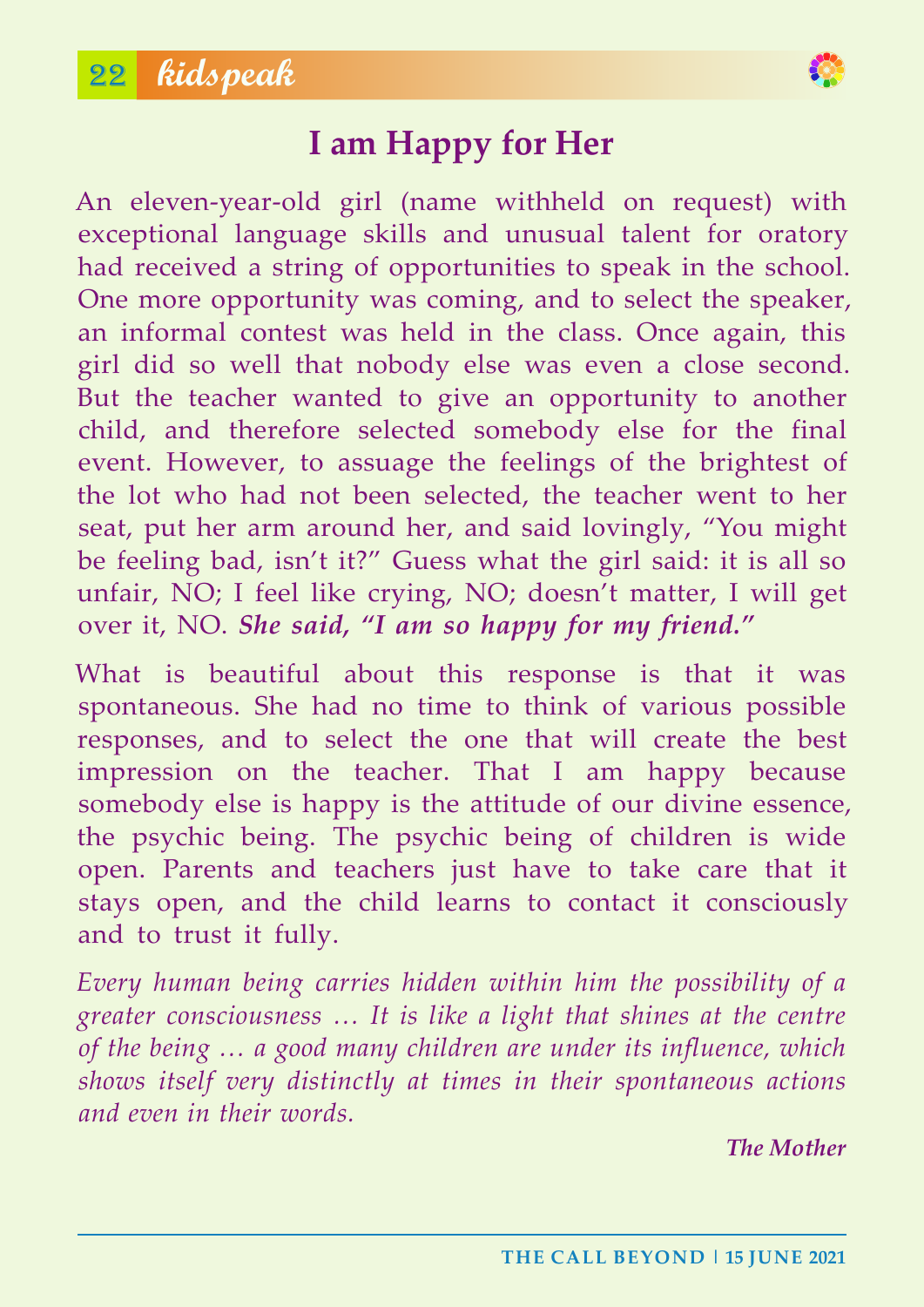## **may i help you** 23



In this column, we try to answer three types of questions: those related *to spiritual quest ('aspiring high'); those related to psychological issues ('feeling low'); and those related to physical health ('frailties of the flesh'). It is needless to say that the identity of the person asking the question is kept confidential if the question is about a sensitive issue. The questions may be sent to* callbeyond@aurobindoonline.in.

## **Walking the Talk**

*D wants to know:*

*I think by now I know at least all the important things about handling stressful situations from the spiritual angle. Why is it then that I still feel so stressed, specially when something happens to my near and dear ones? Why do I fear that something may happen to my near and dear ones?*

#### *Answer:*

The question you are asking is rational, and the problem you are facing is universal. If knowing something at the mental level were enough, spiritual life would be very easy. But mental knowledge can only be an initial step. After that the knowledge has to deepen by introspection, just has food eaten has to be digested. After the knowledge has deepened, it has to be applied as and when an opportunity arises. The application meets with varying degrees of success. If the application is not successful, it is at least an opportunity for further introspection. Every time one tries to apply the knowledge, irrespective of the success and the consequences, the attempt should be followed by an inner churning, which would help in internalizing the knowledge, thereby making it easier to apply it with greater success the next time. Why the effective application of mental knowledge to real life situations takes so long is because the spiritual sense of security comes from the level of the psychic being. But the vital (the emotions) and the mental (the intellect) are not satisfied with that. The intellect can invent an endless variety of things that could go wrong,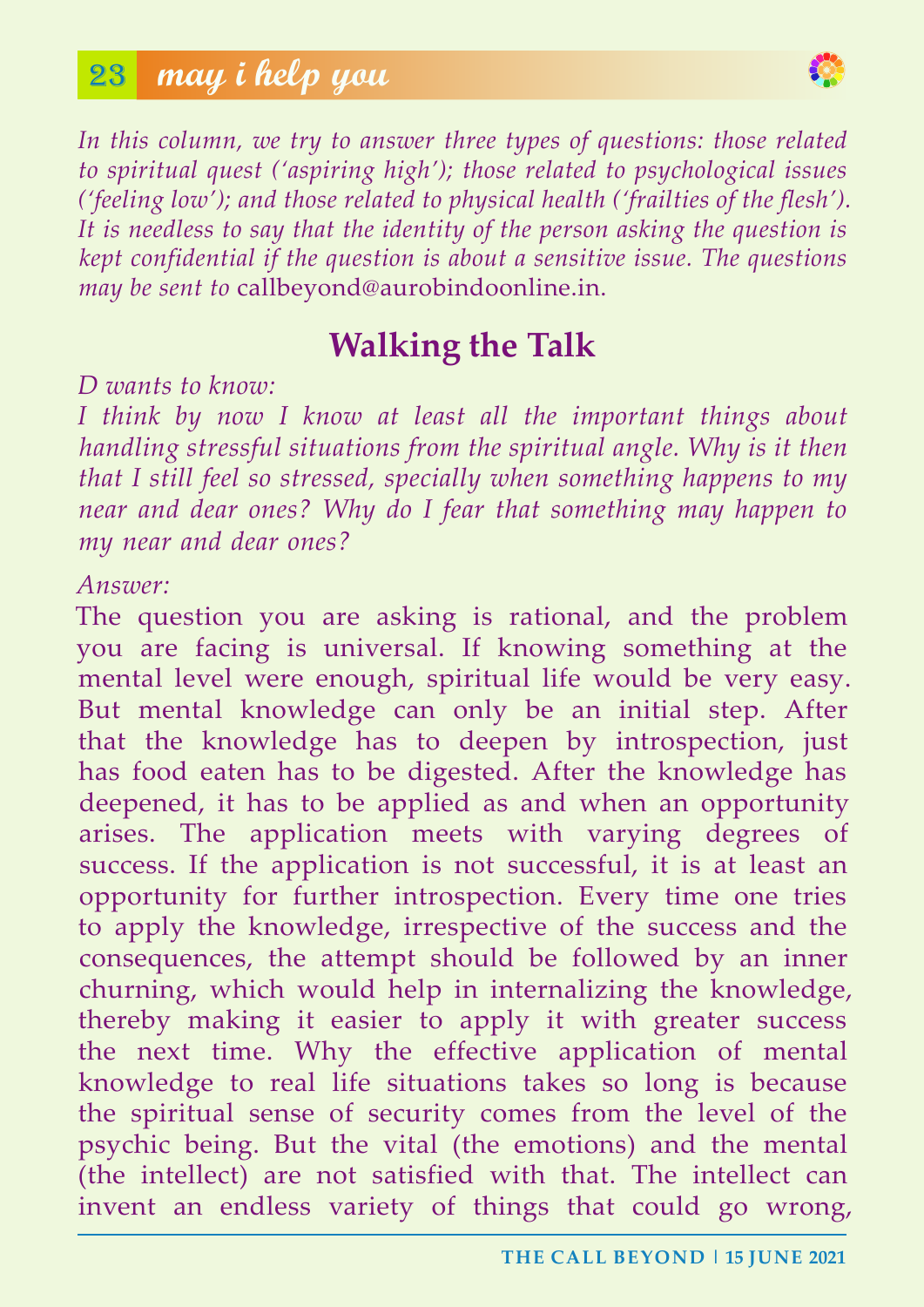

and cannot be satisfied because it cannot be given the assurance that all the distressing possibilities it has invented will not actually happen. The worst of the possibilities may be the least likely, but nobody can give the guarantee that they will not materialize. Since the intellect cannot get a perfect guarantee at the rational level, the vital goes on a trip of worry, anxiety, depression and misery. It is only as the spiritual knowledge deepens and gets internalized that the vital and the mental get more and more transformed, thereby coinciding in their response more and more with that of the psychic being. The culmination of the longdrawn process is that the mind (the vital plus the mental) becomes a perfect partner of the psychic being, a state that Sri Krishna exhorts Arjuna to cultivate: be My-minded, *manmanaa bhava*, that is, let your (Arjuna's) mind function in the same way as Mine (Krishna's) (*The Gita*, 9:34 and 18:65). Although the state described by *manmanaa bhava* may take several lifetimes to reach, the consolation is that every step towards that goal brings joy of pursuit, as well as the peace that results from fewer and better-managed conflicts. Not only the person is able to manage her conflicts and anxieties better and faster, she also acquires the confidence to handle every situation on her own without needing anybody else's help. She needs no human help, but she can still benefit a lot from faith and surrender, which would keep her open to Divine Grace. If the faith is sincere, and the surrender total, perfect peace is within reach long before reaching the state of *manmanaa bhava*.

*… the mind is incapable of judging spiritual things. All those who have written on this subject have said so; but very few are those who have put it into practice. And yet, in order to proceed on the path, it is absolutely indispensable to abstain from all mental opinion and reaction.*

*The Mother*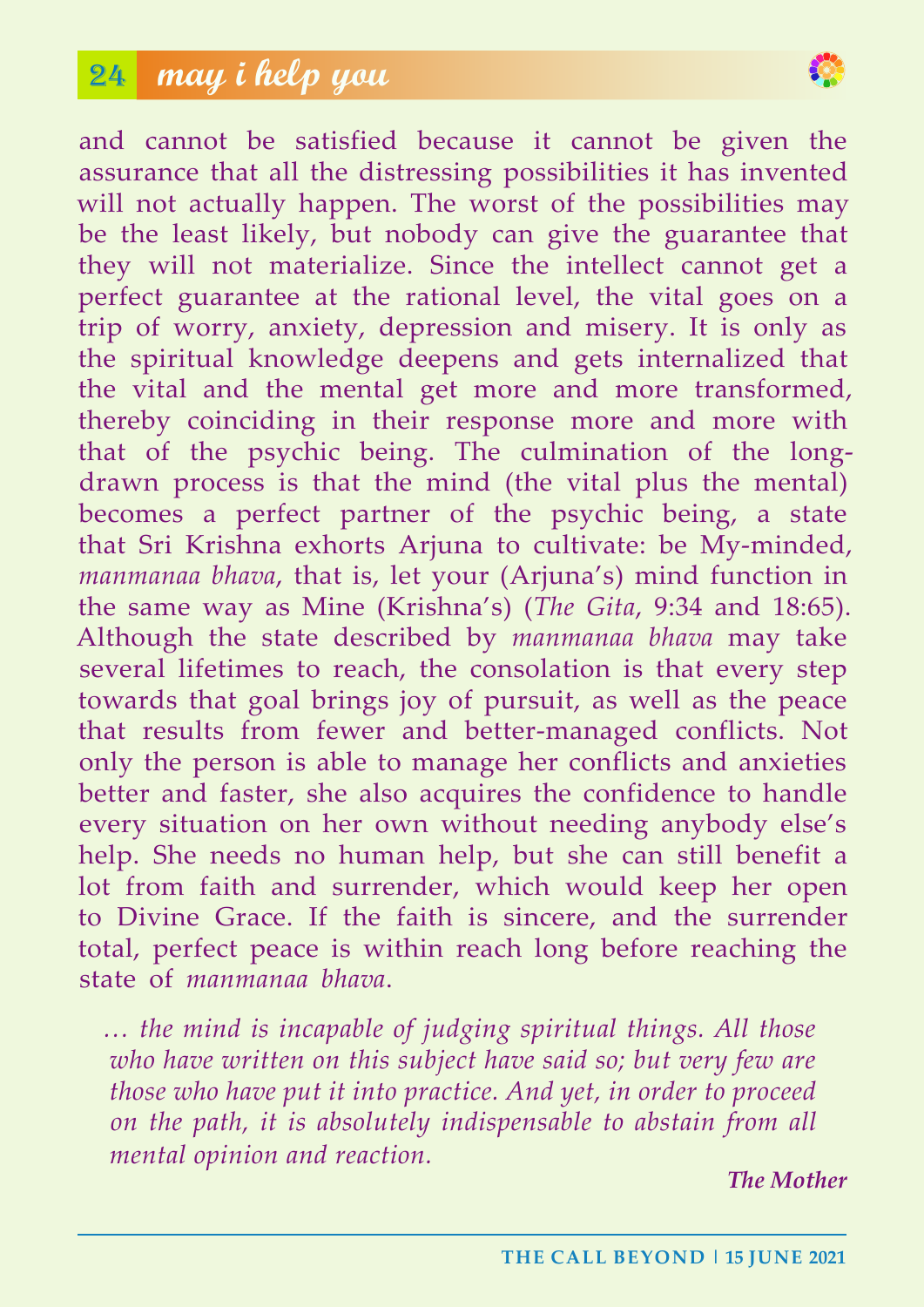

## **Tara Didi is 85-years-young**

#### Dear Friend,

To all the admirers and well-wishers of Sri Aurobindo Ashram – Delhi Branch, the Ashram is synonymous with Tara Didi, who came to the Ashram in 1976 after spending 32 years in Pondicherry as a direct disciple of the Mother. The love that they feel for her has been expressed year after year on her birthday, July 5. She lives a simple life, and needs nothing, which makes it difficult for anyone to give her anything personal, and therefore we always look for something close to her heart that we can do for the Ashram on that day. She loves plants; so, year after year several saplings are planted in the Ashram on her birthday. She loves to provide in the Ashram a platform for the underprivileged youth of the country to grow and develop materially and spiritually. So, last year, many donated towards the construction of a hostel for the youth so that our youth upliftment programs can expand. The building, 'Ashirvad Block', is almost ready.

Under our youth upliftment programs, which Tara Didi initiated in 1989, hundreds of young boys and girls from all parts of the country, specially remote and rural areas, have spent six months to a few years in the Ashram. Throughout their stay in the Ashram, these young boys and girls get a place to stay, food, a monthly stipend for miscellaneous expenses, and frequently a sponsorship to upgrade their educational qualifications. All these inputs have, over the years, resulted in so many remarkable success stories.

As you know, the economy has taken a bad hit during the pandemic, and the Ashram has not been spared. Therefore, we are using Tara Didi's birthday as an occasion to appeal to the friends, admirers and well-wishers of the Ashram for a donation. This year on July 5, Tara Didi will be 85 years young. We propose, and appeal to you, to express your love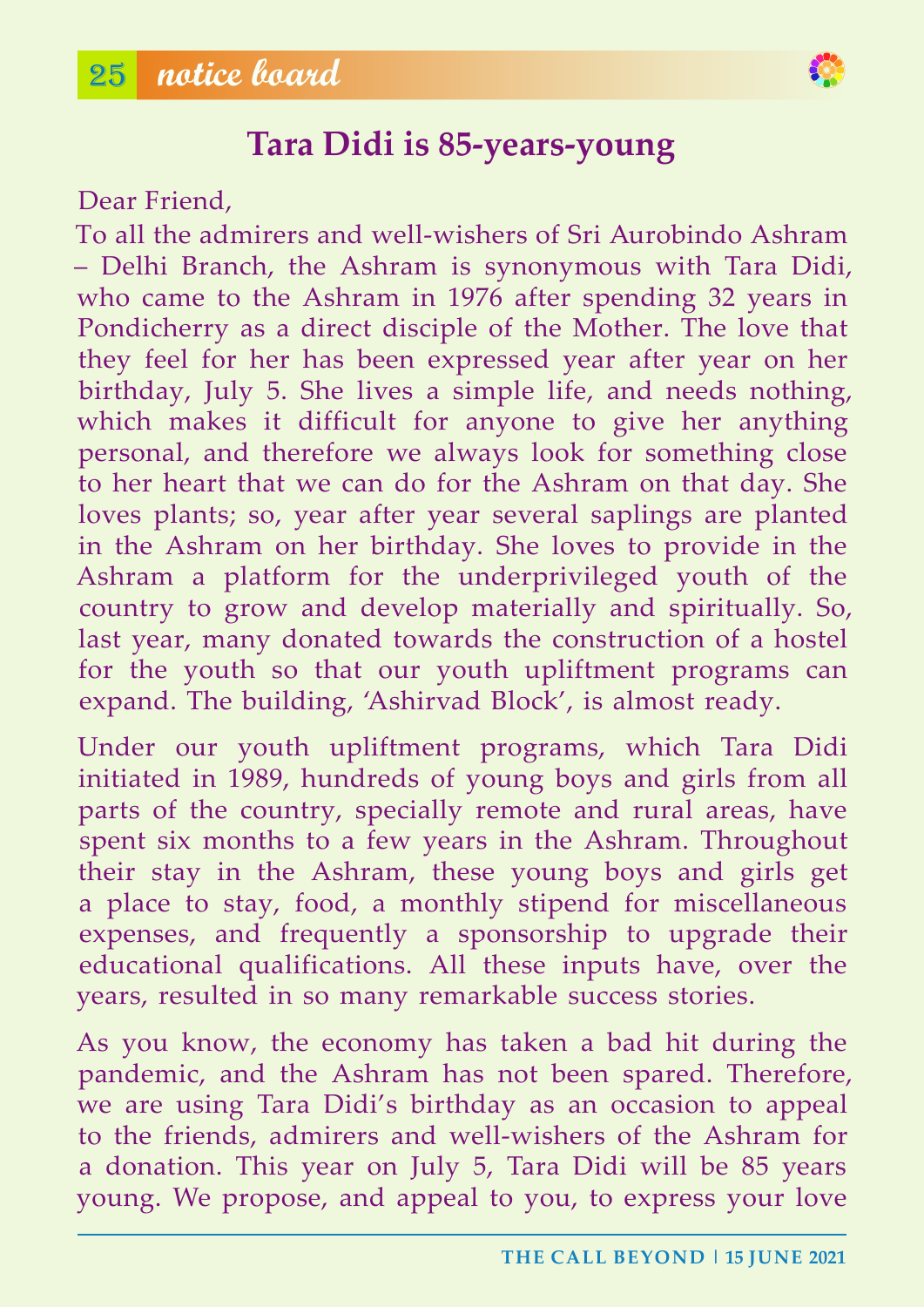## **notice board** 26



for her, and the activities encouraged at the Ashram by her, by making a donation to the Ashram. No amount is too small, but the amount donated should preferably have a relationship with 85, such as Rs. 85 or 850 or 8500, and so on. The best way to make the donation under the circumstances created by the coronavirus pandemic would be by direct bank transfer, for which our account details are attached. **Please note that the account details are different for those paying in Indian Rupees and for those sending money from foreign countries in foreign currency.**

In case you prefer sending a cheque, please make it payable to 'Sri Aurobindo Ashram – Delhi Branch Trust'.

You may communicate your mode of payment to us by e-mailing us on contact@aurobindoonline.in, and also send us your postal address, phone number and PAN card number. This will make it easy for us to issue you a receipt, and for you to get income tax exemption under section 80 G.



Thanking you for your time to read this long mail.

In the service of The Mother, The Ashram Family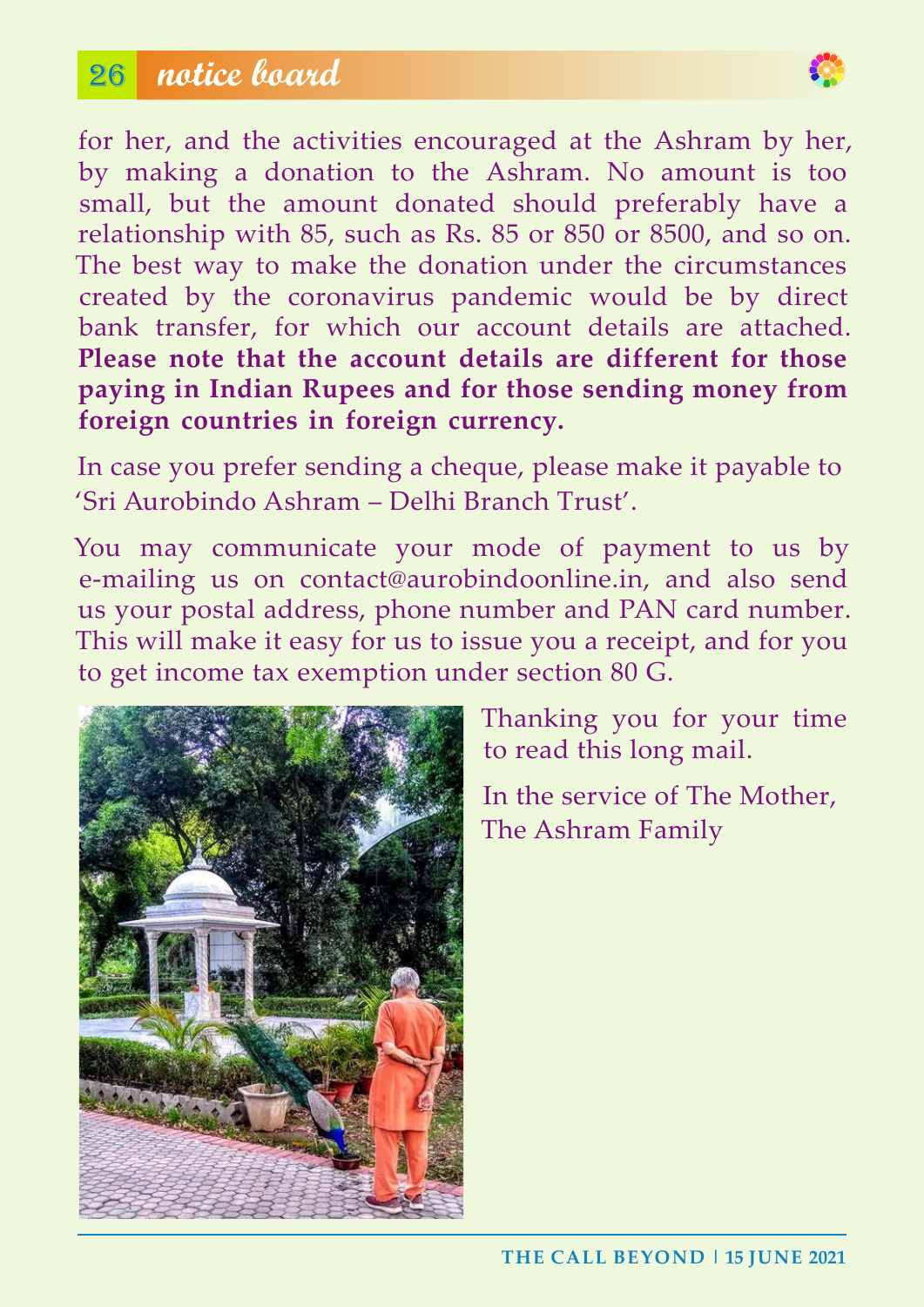

#### **BanK aCCoUnTS deTaIlS FoR donaTIonS In IndIan CURRenCy**

SRI AUROBINDO ASHRAM - DELHI BRANCH Sri Aurobindo Marg New Delhi – 110016 Email: contact@aurobindoonline.in

Name of Account Holder: Sri Aurobindo Ashram - Delhi Branch Trust Savings Bank Account No. 90030110002667 Name of Bank & Branch: UCO Bank Sri Aurobindo Ashram Extension Counter IFSC – UCBA0009003 Sri Aurobindo Marg, New Delhi-110016

#### IMPORTANT NOTE

If you are making direct deposit in our above bank accounts, kindly send an email to contact@aurobindoonline.in and a copy of same to ashram.delhi@ gmail.com giving us the details of amount.

Please Provide Transaction No., Cheque No., Amount, Bank, Date of Deposit. This will help us Reconcile your amount with our bank account and issuing official receipts.

Those sending amounts above Rs. 3000/- as donation should fill up the enclosed income tax form and return it to us.

#### TO WHOM IT MAY CONCERN

|                                                                         | I hereby certify that a sum of Rs (Rupees |  |  |  |  |  |  |  |  |  |  |  |
|-------------------------------------------------------------------------|-------------------------------------------|--|--|--|--|--|--|--|--|--|--|--|
|                                                                         | was paid to Sri                           |  |  |  |  |  |  |  |  |  |  |  |
| Aurobindo Ashram - Delhi Branch. Sri Aurobindo Marg, New Delhi          |                                           |  |  |  |  |  |  |  |  |  |  |  |
| - 110016 by Cash / Cheque No.  Dated  on                                |                                           |  |  |  |  |  |  |  |  |  |  |  |
|                                                                         |                                           |  |  |  |  |  |  |  |  |  |  |  |
| further state that I am assessed to income tax and my permanent account |                                           |  |  |  |  |  |  |  |  |  |  |  |
|                                                                         |                                           |  |  |  |  |  |  |  |  |  |  |  |
|                                                                         |                                           |  |  |  |  |  |  |  |  |  |  |  |
|                                                                         |                                           |  |  |  |  |  |  |  |  |  |  |  |
|                                                                         |                                           |  |  |  |  |  |  |  |  |  |  |  |
|                                                                         |                                           |  |  |  |  |  |  |  |  |  |  |  |
|                                                                         | Date :________________Signature           |  |  |  |  |  |  |  |  |  |  |  |
|                                                                         |                                           |  |  |  |  |  |  |  |  |  |  |  |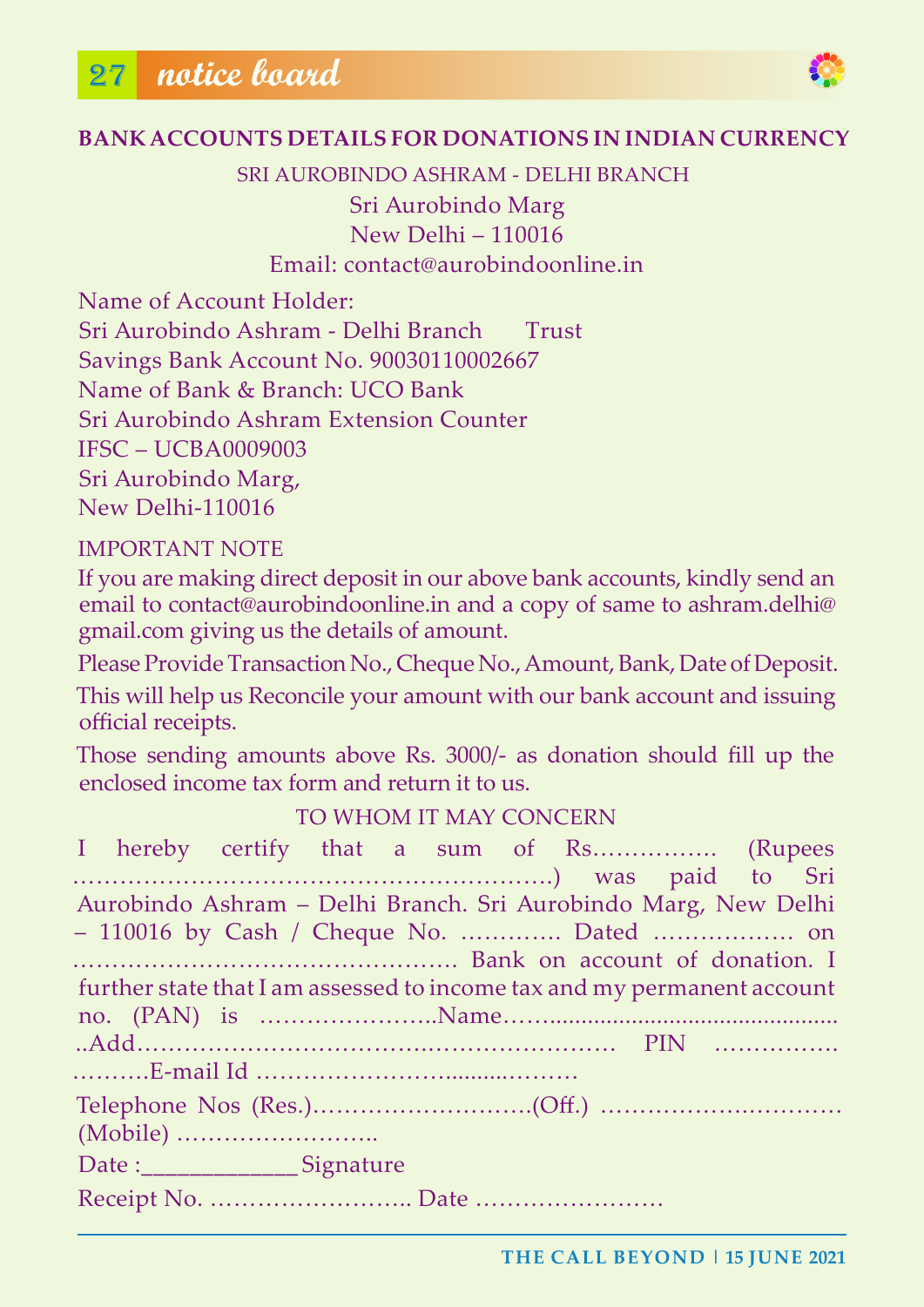#### **notice board** 28



#### **BanK aCCoUnTS deTaIlS FoR donaTIonS In FoReIGn CURRenCy**

Beneficiary: Sri Aurobindo Ashram – Delhi Branch Trust Beneficiary's Bank Account No. 40034542129 (FCRA Savings A/C) Beneficiary's Address: Sri Aurobindo Marg, New Delhi 110016 E-mail: contact@aurobindoonline.in PAN: AAATS4031K

#### FOREIGN INWARD REMITTANCE

FCRA Cell, 4th Floor, State Bank of India New Delhi Main Branch 11 Sansad Marg (Parliament Street) New Delhi 110001 SWIFT CODE: SBININBB104 Further credit to Beneficiary Account No. 40034542129 with E/C (whose IFSC Code is: SBIN0000691) STATE BANK OF INDIA – Branch Address: New Delhi Main Branch FCRA Division 11 Sansad Marg (Parliament Street) New Delhi 110001

(Branch Code 00691)

IMPORTANT NOTE

1. If you are making direct deposit in our above bank accounts, kindly send the copy of the SWIFT MESSAGE which is received at your Branch to contact@aurobindoonline.in

2. Please Provide Transaction, Cheque No., Amount, Bank, Date of Deposit.

3. Please provide your Name, Full Postal Address, Passport No. for issue of receipt.

4. This will help us Reconcile your amount with our bank account and issuing official receipt.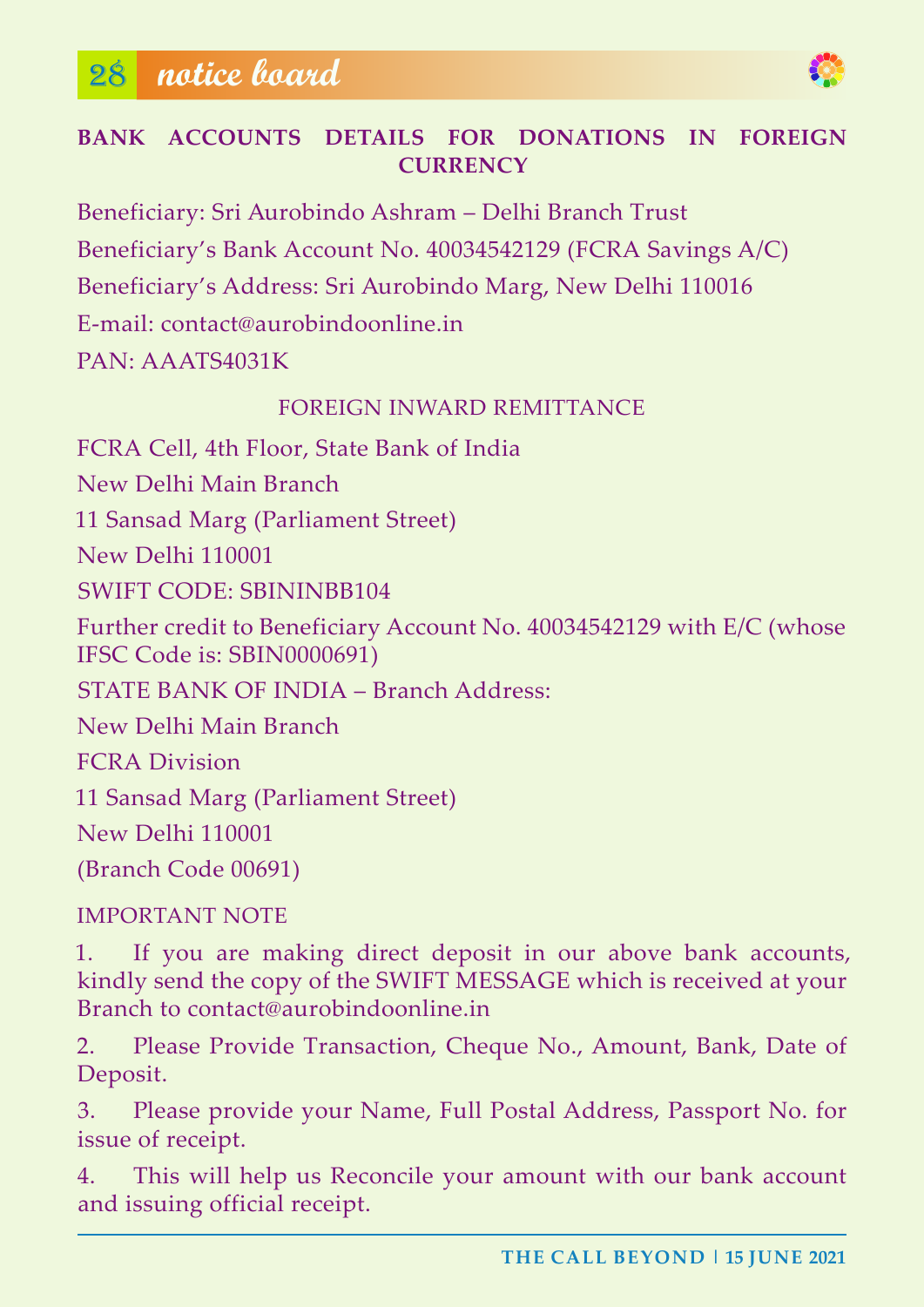

## **Contact us**

Our quarterly magazine in Hindi, *Sri Aravind Karmadhara*, is also available on-line now, and may be viewed on our website www.sriaurobindoashram.net.

For a free subscription to *Sri Aravind Karmadhara,* please send an e-mail to sakarmdhara@gmail.com

To get *The Call Beyond* online regularly, month after month, please send an e-mail to: callbeyond@aurobindoonline.in

To learn about the recent and forthcoming activities through the Ashram's e-magazine, *Realization*, send an email to: callbeyond@aurobindoonline.in

Please follow a simple two-step process:

- 1. Subject: Subscribe
- 2. Click on Send

If you subscribe either to *Realization*, or to *The Call Beyond*, you will start receiving, month after month, both the magazines.

For information about Auro-Mira Service Society and the Kechla project, please visit the website www.auromira.in

Get in touch with Sri Aurobindo Ashram – Delhi Branch on:

**our website:** www.sriaurobindoashram.net

**youTube:** https://youtube.com/sriaurobindoashramdelhibranch

**Facebook:** http://facebook.com/sriaurobindoashramdelhibranch

**Instagram:** https://www.instagram.com/sriaurobindoashramdelhibranch

**Twitter:** https://twitter.com/saadelhibranch